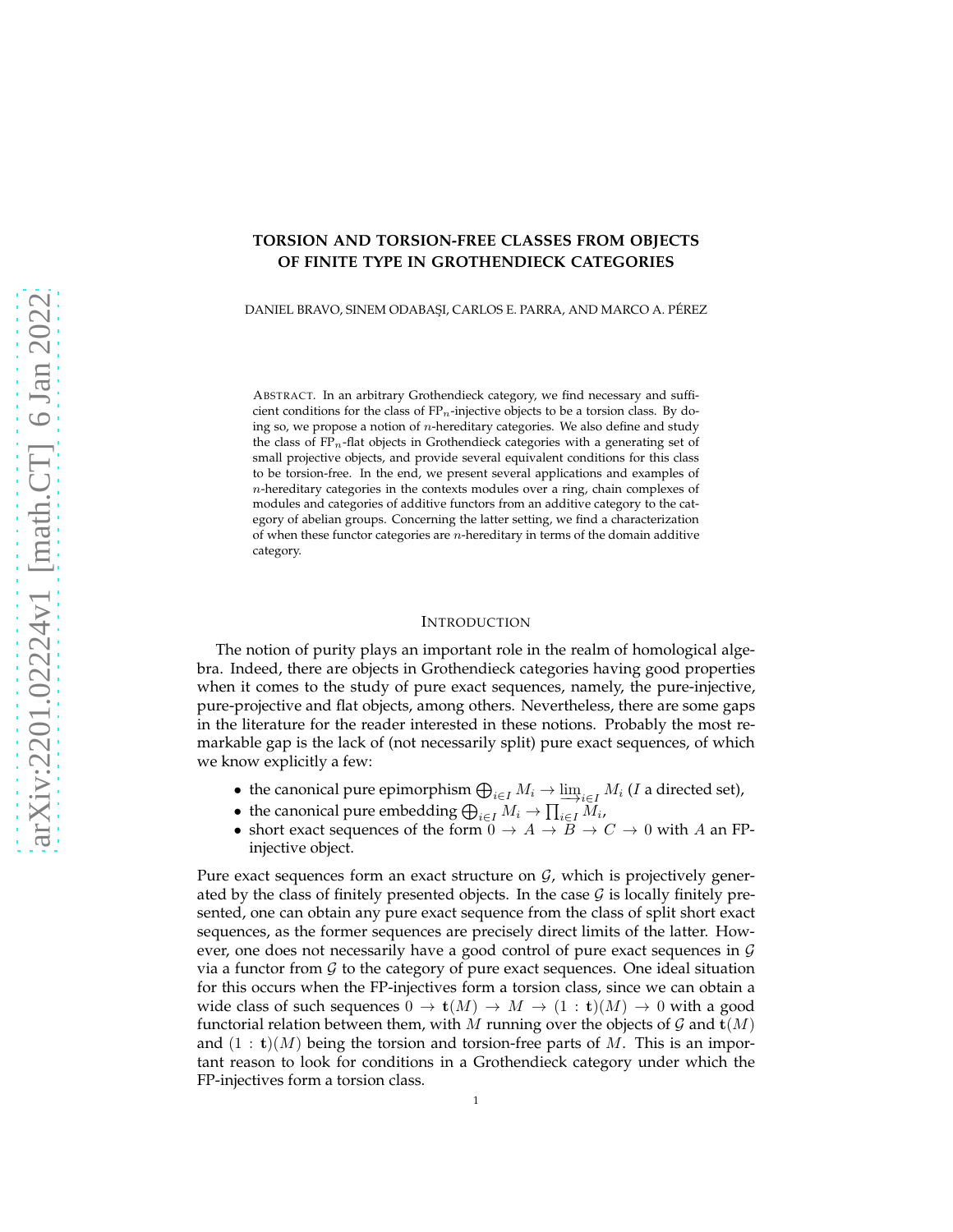The previous serves as a starting point to motivate the present article. Our main purpose will be to take one step further and establish necessary and sufficient conditions under which  $\mathcal{I}_n$ , the class of FP<sub>n</sub>-injective objects in  $\mathcal G$  (recently introduced in [5]), is a torsion class. This class is formed by those objects  $M \in \mathcal{G}$  which are injective relative to the class  $FP_n$  of objects of type  $FP_n$ . Notice that, associated to the latter class, we have a bigger exact structure formed by the short exact sequences which remain exact after applying the functor  $\text{Hom}(F, -)$ , for every object F of type  $FP_n$ . In this more general setting, one important fact is that the projective dimension of the class of objects of type  $FP_n$  controls how far is  $\mathcal{I}_n$  from being a torsion class. More specifically, one of our main results shows that  $\mathcal{I}_n$  is a torsion class if, and only if, every object of type  $FP_n$  has projective dimension at most 1 (see Corollary 2.12). Furthermore, we complement this equivalence by showing that, if in addition G is a locally type  $FP_n$ -category in the sense of [5], or if G has a projective generator, then  $\mathcal{I}_n$  is a torsion class if, and only if, it is a 1-tilting class (see Theorem 2.13).

In an attempt to dualize our results, we introduce the notion of  $FP_n$ -flat objects as a generalization of the homonymous notion in the category of modules over a ring, studied in [7]. They will be defined in the more particular setting of Grothendieck categories  $G$  with a generating set of small projective objects. In this situation, combining a couple of results by Gabriel and Freyd, one can note that there is an equivalence of categories between  $G$  and the category  $A$ -Mod of unital modules over a certain algebra A with enough idempotents (which is equipped with a tensor product). We follow this approach since Grothendieck categories may not come equipped with a tensor product. The second main result is the characterization of the class  $\mathcal{F}_n$  of FP<sub>n</sub>-flat objects as a torsion class. Specifically, we show that  $\mathcal{F}_n$  is a torsion class if, and only if,  $\mathcal{F}_n$  is 1-cotilting. In order to prove this equivalence, it will be important to study some duality relations between  $\mathcal{I}_n$ and  $\mathcal{F}_n$  via a suitable *character functor* that we define on  $A$ -Mod.

Applications of the mentioned characterizations of  $\mathcal{I}_n$  and  $\mathcal{F}_n$  as torsion and torsion-free classes, respectively, are given within the contexts of modules, chain complexes, and functor categories, widely used in module theory and representation theory of Artin algebras. Thus, we recover some known results, such as characterizations of *n*-hereditary rings (see [6]), but more important, we also obtain several interesting outcomes in the setting of functors categories, like for instance a description of semi-hereditary rings  $R$  in terms of solutions of linear systems over R.

**Organization** We shall begin this article presenting some preliminary notions, such as (co)torsion pairs and 1-(co)tilting objects.

Section 2 will be devoted to the study of the class  $\mathcal{I}_n$  of FP<sub>n</sub>-injective objects in a Grothendieck category  $G$ . We first recall from [5] the concept of objects of type  $FP_n$ . We then recall the notion of  $FP_n$ -injective objects, and prove some of its properties. Without imposing any condition on  $\mathcal{G}$ , we show that  $\mathcal{I}_n$  is closed under coproducts (see Proposition 2.10). Later, we show in Corollary 2.12 that  $\mathcal{I}_n$ is a torsion class if, and only if, every object of type  $FP_n$  has projective dimension  $\leq$  1. Furthermore, we prove in Theorem 2.13 that, under a certain assumption, the latter is equivalent to asserting that  $\mathcal{I}_n$  is a 1-tilting class. The results in this section are stated and proved in a general way, in terms of the right orthogonal complement (under  $\mathrm{Ext}^1_\mathcal{G}(-,-))$   $\mathcal{C}^{\perp_1}$  of a class  $\mathcal{C} \subseteq \mathrm{FP}_n$ .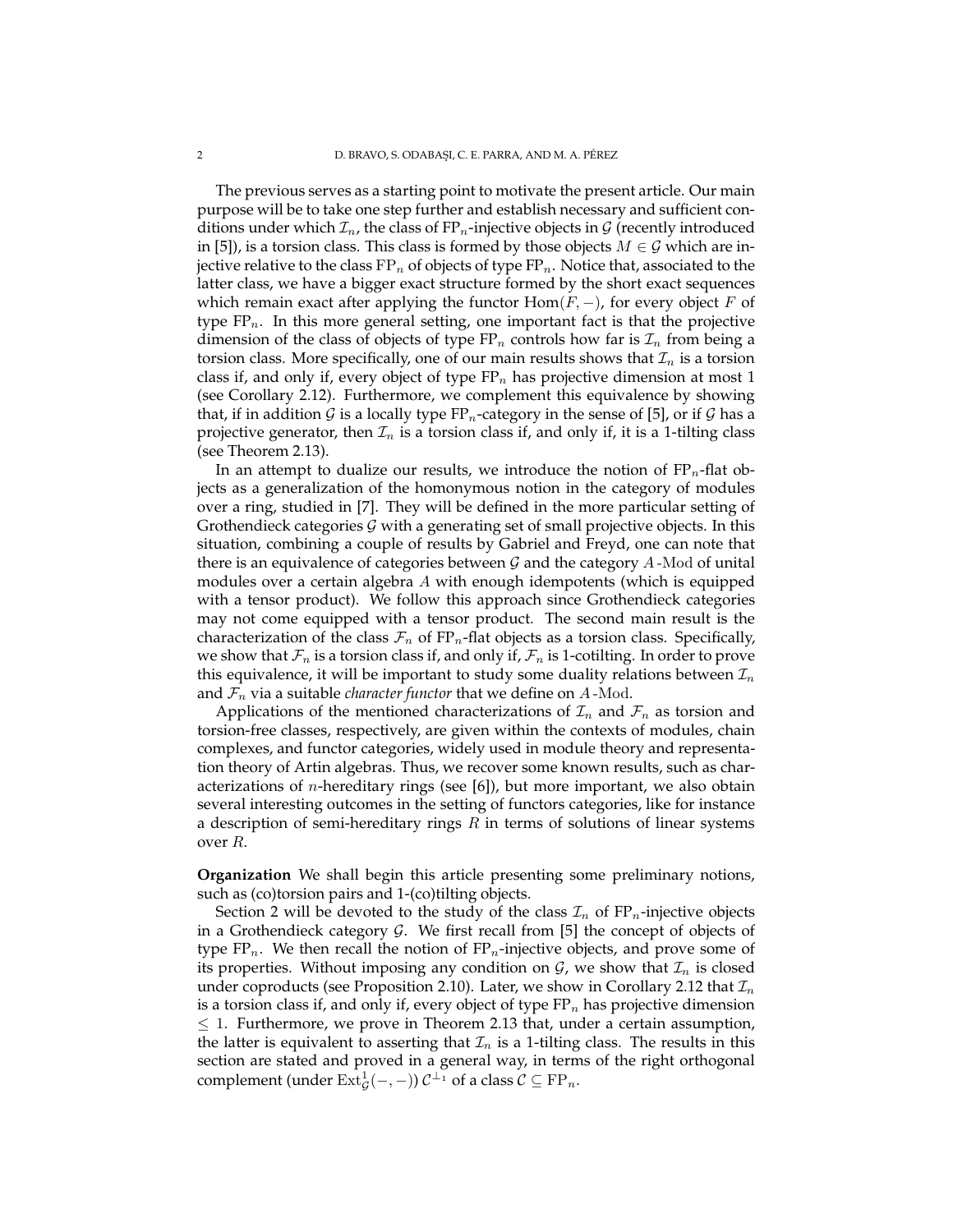In Section 3 we prove the relative flat version of the results from Section 2. For this purpose, we introduce the  $FP_n$ -flat objects in a Grothendieck category  $G$  with a generating set of small projective objects. We define the class  $\mathcal{F}_n$  of FP<sub>n</sub>-flat objects in G with the help of an equivalence of categories  $\mathfrak{F}: \mathcal{G} \longrightarrow A$ -Mod. We shall see that  $\mathcal{F}_n$  is always closed under arbitrary products provided that  $n \geq 2$  (see Corollary 3.12). We later prove the second main result of our article in Theorem 3.14: the characterization of  $\mathcal{F}_n$  as a torsion-free class. In particular, we shall see that  $\mathcal{F}_n$  is a torsion-free class in G if, and only if,  $\mathcal{I}_n$  is a torsion class in A-Mod. One important step towards the proof of this equivalence will be the generalization of some well known Ext-Tor relations from modules over a ring to unital modules over an algebra with enough idempotents. This in turn will imply several duality interplays between  $\mathcal{F}_n$  and  $\mathcal{I}_n$ . As in the previous section, the results corresponding to  $\mathcal{F}_n$  are particular cases of more general statements written in terms of the class  $\mathcal{C}_\mathcal{G}^\top:=\mathfrak{F}^{-1}(\mathcal{C}^\top)$ , where  $\mathcal{C}^\top$  is the right orthogonal complement (under  $\mathrm{Tor}_1^A(-,-)$ ) of some class  $C \subseteq \mathrm{FP}_n$ .

The context provided by locally type  $FP_n$  Grothendieck categories will be useful to introduce the concept of n-hereditary categories in Section 4. Finitely generated hereditary categories in the sense of [20] are covered as particular cases (see Proposition 4.3). Concerning the case  $n = 1$ , in Proposition 4.4 we characterize 1hereditary categories as those locally finitely presented Grothendieck categories in which the class of finitely presented objects is an abelian hereditary subcategory. A good setting in which  $\mathcal{I}_n$  is a torsion class is provided by *n*-hereditary categories, as we show un Corollary 4.6.

Finally, in Section 5 we give some applications and examples of our results in the category  $Add(\mathcal{A}, Ab)$  of contravariant additive functors from an additive category  $A$  to the category Ab of abelian groups. We characterize the *n*-hereditariness of  $Add(\mathcal{A}, Ab)$  in terms of properties of pseudo cokernels in the domain category  $\mathcal A$  (see Theorem 5.5).

As mentioned earlier, part of our results are proved for Grothendieck categories with a generating set of small projective objects. Such categories are equivalent to categories of unital modules over rings with enough idempotents. We include a final appendix where we recall several functorial properties of these categories. For the reader's convenience, we include the proof of some of these properties which are not easy to find in the literature.

#### 1. PRELIMINARIES AND TERMINOLOGY

In this section, we recall certain fundamental concepts and facts which will be needed in the sequel. Throughout,  $G$  will always denote a Grothendieck category.

**1.1. Projective dimension.** Given an object  $X$  in  $G$ , the projective dimension of  $X$ , if exists, is the smallest nonnegative integer  $m\geq 0$  such that  $\mathrm{Ext}^{m+1}_\mathcal{G}(X, -)=0$ , and is denoted by  $pd(C) = m$ . In case such m does not exist, then we write  $pd(C) := \infty$ . The *global projective dimension* of a class C of objects in G, denoted by  $pd(\mathcal{C})$ , is

$$
\text{pd}(\mathcal{C}) := \sup \{ \text{pd}(C) \mid C \in \mathcal{C} \}.
$$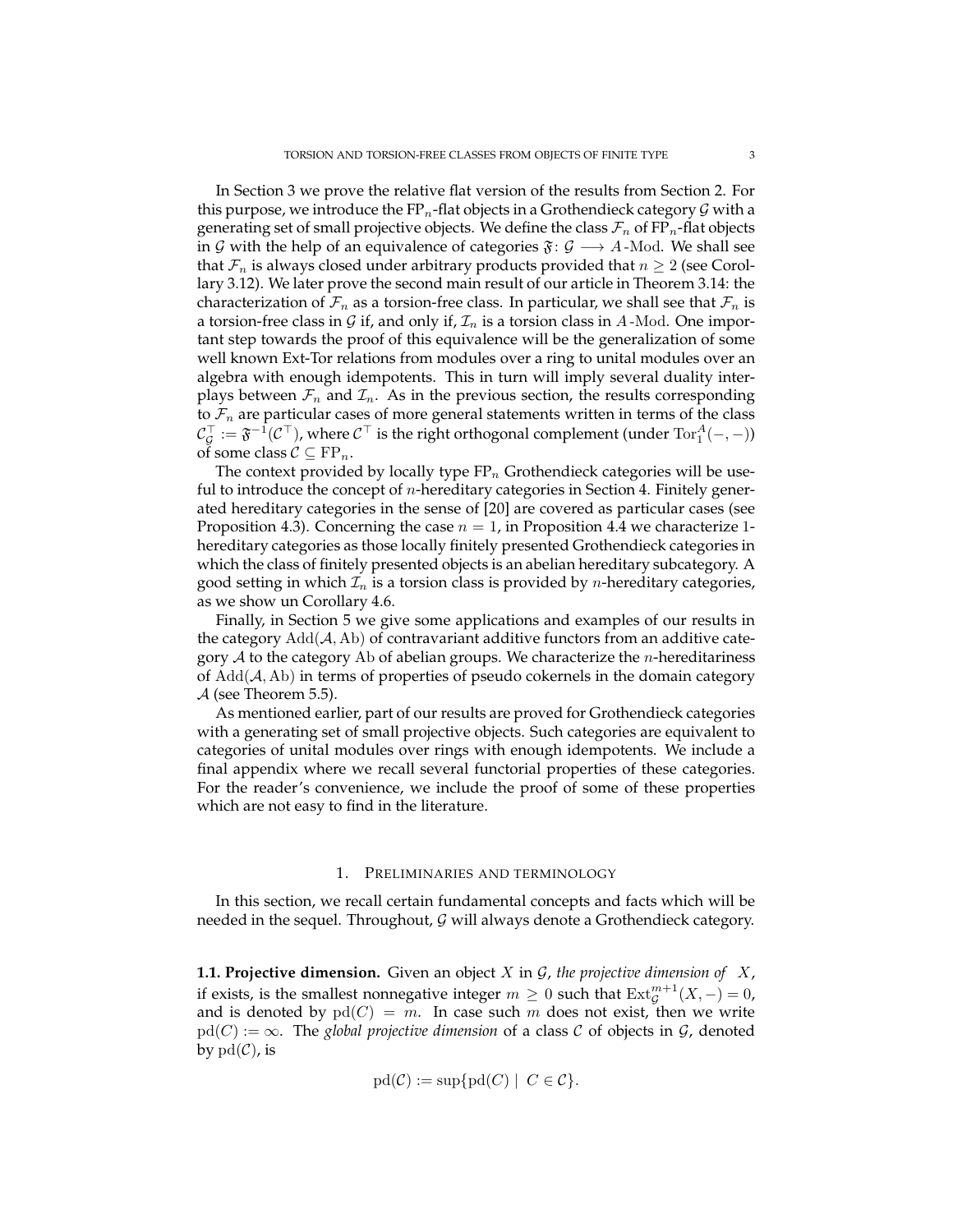**1.2. Torsion pairs.** [10] Given a class  $C$  of objects in  $G$ , we let

$$
\mathcal{C}^{\perp_0} := \{ M \in \mathcal{G} \mid \text{ Hom}(C, M) = 0 \text{ for all } C \in \mathcal{C} \},
$$
  

$$
^{\perp_0}\mathcal{C} := \{ M \in \mathcal{G} \mid \text{ Hom}(M, C) = 0 \text{ for all } C \in \mathcal{C} \}.
$$

A pair  $\mathbf{t} = (\mathcal{T}, \mathcal{F})$  of classes of objects in  $\mathcal{G}$  is said to be a *torsion pair* provided

$$
\mathcal{F} = \mathcal{T}^{\perp_0} \quad \text{ and } \quad \mathcal{T} = {}^{\perp_0} \mathcal{F}.
$$

In such case, T and F are called the *torsion* and the *torsion-free classes associated to* t, respectively. We frequently make use of the very well known characterization of torsion(-free) classes proved in [10, Thm. 2.3]: A class of objects in  $\mathcal G$  is a torsion class (associated to a torsion pair) if and only if it is closed under extensions, coproducts and quotients. Similarly, a class of objects is a torsion-free class if and only if it is closed under extensions, products and subobjects.

**1.3. Cotorsion pairs.** [25] For a given class  $C$  of objects in  $G$ , we denote

$$
\mathcal{C}^{\perp_1} := \{ M \in \mathcal{G} \mid \operatorname{Ext}^1(C, M) = 0 \text{ for all } C \in \mathcal{C} \},
$$
  

$$
{}^{\perp_1}\mathcal{C} := \{ M \in \mathcal{G} \mid \operatorname{Ext}^1(M, C) = 0 \text{ for all } C \in \mathcal{C} \}.
$$

A pair  $(A, B)$  of classes of objects in G is said to be a *cotorsion pair* if the following is satisfied

$$
\mathcal{A} = {}^{\perp_1} \mathcal{B} \quad \text{and} \quad \mathcal{B} = \mathcal{A}^{\perp_1}.
$$

The pairs  $(G, Inj)$  and  $(Proj, G)$  are the trivial cotorsion pairs in G, where Proj and Inj denote the classes of projective and injective objects in  $G$ , respectively.

Of particular interest, the pair

$$
({}^{\perp_1}(\mathcal{C}^{\perp_1}), \mathcal{C}^{\perp_1})
$$

is called *the cotorsion pair cogenerated by* C.

A cotorsion pair  $(A, B)$  in G is said to be *complete* if for every object  $M \in \mathcal{G}$ , there exist short exact sequences of the form

$$
0 \longrightarrow M \longrightarrow B_M \longrightarrow A_M \longrightarrow 0, \qquad a \text{ special } B\text{-preenvelope of } M;
$$
  

$$
0 \longrightarrow B'_M \longrightarrow A'_M \longrightarrow M \longrightarrow 0, \qquad a \text{ special } A\text{-precover of } M,
$$

where  $A_M$ ,  $A'_M \in \mathcal{A}$  and  $B_M$ ,  $B'_M \in \mathcal{B}$ . Since  $\mathcal G$  is Grothendieck, the cotorsion pair  $(G, Inj)$  is complete. On the other hand, when  $(Proj, G)$  is complete, we say that G *has enough projectives*. In general, if the cotorsion pair  $(A, B)$  is cogenerated by a set, every object in  $\mathcal G$  has a special  $\mathcal B$ -preenvelope. In addition, if  $\mathcal A$  contains a generator for  $G$ , then it is complete; see [27, Prop. 2.9]. In particular, every cotorsion pair cogenerated by a set in a Grothendieck category with enough projectives is complete.

**1.4. (Co)tilting objects.** Given an object T in  $\mathcal{G}$ , we let  $Gen(T)$  denote the class of all T *-generated objects*, that is,

 $Gen(T) := \{ M \in \mathcal{G} \mid \exists \text{ a set } I \text{ and an epimorphism } \oplus_{i \in I} T \to M \to 0 \}.$ 

From the construction, it is immediate that the class  $Gen(T)$  is closed under coproducts and quotients.

The object T is said to be 1-tilting provided  $Gen(T) = T^{\perp_1}$ . Any class of the form  $Gen(T)$  for some 1-tilting object T in G is called 1-tilting class. In such case,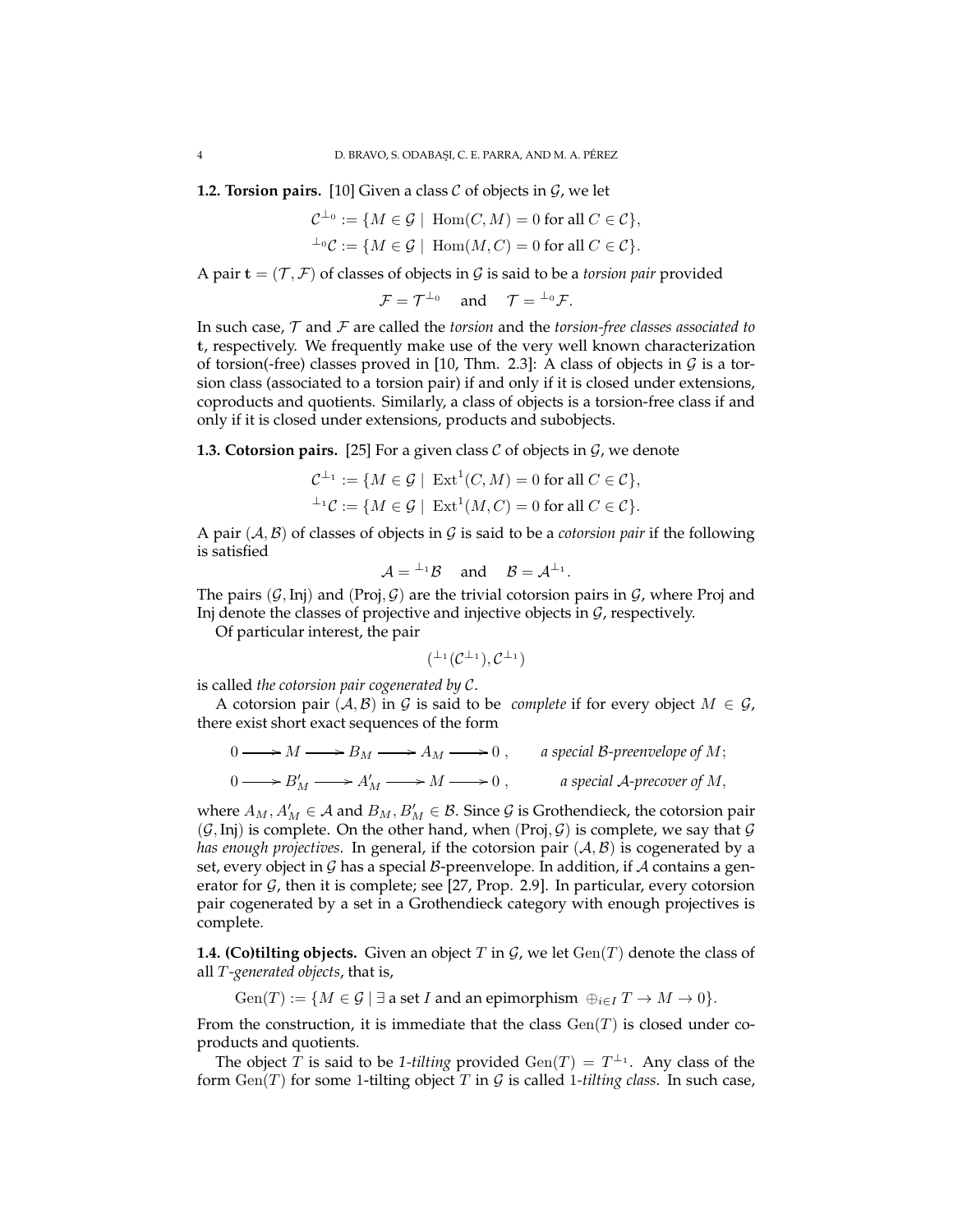$Gen(T) = T^{\perp_1}$  is closed under extensions, too. Therefore, it yields a torsion pair  $(Gen(T), T^{\perp_0})$ , called the 1-tilting torsion pair generated by T; see [17, §6.1].

The notions of T-cogenerated objects, together with the class  $Cogen(T)$  of T*cogenerated objects in* G, *1-cotilting objects*, *1-cotilting torsion pairs* and *1-cotilting class* are defined dually.

## 2. TILTING CLASSES INDUCED FROM  $FP_n$ -INJECTIVE OBJECTS

In this section, we investigate conditions under which the class  $\mathcal{I}_n(\mathcal{G})$  of  $FP_n$ injective objects in  $G$  (see (2.3)) is a torsion class. As it will be stated in Theorem 2.13, it is in fact equivalent to be a 1-tilting class. The definition of  $FP_n$ -injective R-modules over any ring with identity is rather standard. However, the authors in [5] have been able to extend it to any Grothendieck categories establishing basic results.

We begin by recalling the notion of objects of type  $FP_n$  in any Grothendieck category.

**2.1. Objects of type FP<sub>n</sub>.** [5, Def. 2.1] Let  $n \geq 1$  be a positive integer. An object F in G is said to be *of type*  $FP_n$  if for every  $0 \le i \le n-1$ , the functor  $Ext^i(F, -)$ :  $\mathcal{G} \longrightarrow$  Ab preserves direct limits .

In what follows, we shall denote by  $FP_n(G)$  the class of objects of type  $FP_n$  in G. If  $n = 1$ , the class  $FP_1(G)$  is precisely the class of finitely presented objects in G. For this reason, in this work, we adopt the convention that  $FP_0(\mathcal{G})$  stands for the class of finitely generated objects in G.

**2.2.** Primarily, we point out that the class  $FP_n(G)$ ,  $n \ge 0$ , is skeletally small. Indeed, since  $G$  is Grothendieck, it is a locally presentable category (see [3, Prop. 3.10] and [1]). So there exist a regular cardinal  $\lambda$  and a set S of  $\lambda$ -presentable objects in G such that every object in G is a  $\lambda$ -directed limit of objects in S. In particular, an object F of type  $FP_n$  can be represented by a  $\lambda$ -directed limit of objects in S. If  $n \geq 1$ , as any  $\lambda$ -directed system is also a directed system, and by definition,  $\text{Ext}^0(F, -) = \text{Hom}(F, -)$  preserves direct limits, F is a direct summand of an object in S. Again, as G is well-powered, it follows that the class  $FP_n(G)$  is skeletally small. If  $n = 0$ , then F can be written as a direct union of quotients of objects in S, and therefore, by definition, it is in fact isomorphic to a quotient of an object in S. Again, using the fact that G is co-well-powered,  $FP_0(\mathcal{G})$  is skeletally small.

**2.3. FP<sub>n</sub>-injective objects.** [5, Def. 3.1] Let  $n \geq 1$ . An object M in G is said to be  $FP_n$ -*injective* if for every  $F \in FP_n(\mathcal{G})$ ,  $Ext^1(F,M) = 0$ . In other words,  $M \in$  $\operatorname{FP}_n(\mathcal{G})^{\perp_1} =: \mathcal{I}_n(\mathcal{G}).$ 

**2.4. Example.** [8, Thm. 2] Let  $R$  be a ring with identity. A left  $R$ -module  $F$  is an object of type  $FP_n$  in R-Mod if and only if there exists an exact sequence of left R-modules

$$
P_n \longrightarrow P_{n-1} \longrightarrow \cdots \longrightarrow P_1 \longrightarrow P_0 \longrightarrow F \longrightarrow 0 , \qquad (2.4.1)
$$

where  $P_k$  is finitely generated and free left  $R$ -module for every  $0 \leq k \leq n$ . Such an exact sequence is referred to as an n*-presentation of* M, and M is used to be called *a finitely* n*-presented left* R*-module*; see [4, Ex. 6 - §I.2.]. We denote the class of objects of type FP<sub>n</sub> and FP<sub>n</sub>-injective objects in R-Mod by FP<sub>n</sub>(R) and  $\mathcal{I}_n(R)$ , respectively. For further details on  $FP_n$ -injective left R-modules, see [6].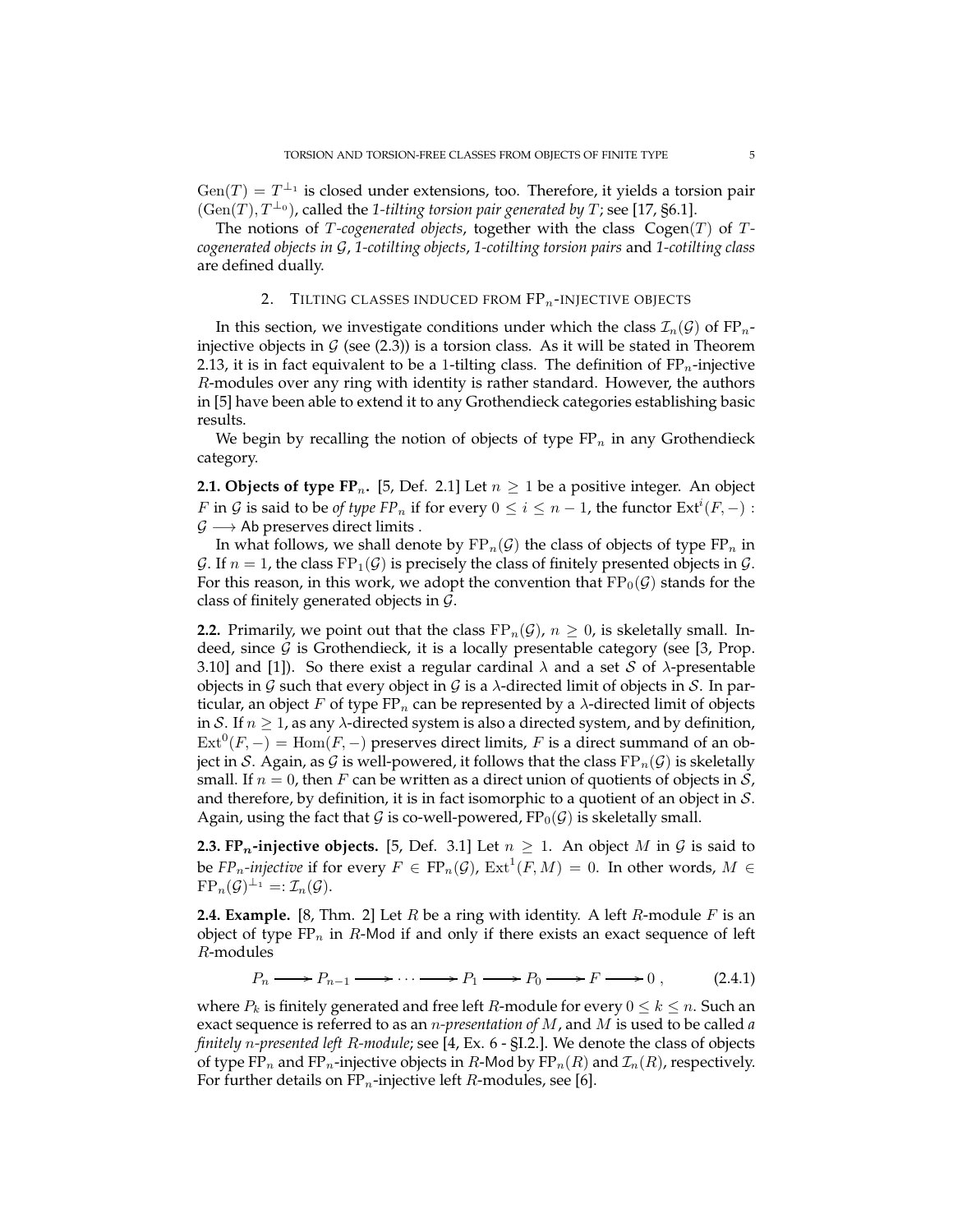**2.5. Example.** [29, Prop. 2.1.2] Let R be a ring with identity. Given a chain complex F of left R-modules, the following are equivalent:

- (i) F is of type  $FP_n$  in the category  $C(R)$  of chain complexes of left R-modules.
- (ii)  $F$  has an *n*-presentation as in (2.4.1) by finitely generated projective chain complexes of left  $R$ -modules<sup>1</sup>.
- (iii)  $F$  is a bounded chain complex of finitely *n*-presented left  $R$ -modules.

Therefore,  $\text{FP}_n(\mathbf{C}(R)) = \mathbf{C}^{\text{b}}(\text{FP}_n(R)).$ 

Furthermore, a chain complex M of left R-modules is  $FP_n$ -injective if and only if it is an exact chain complex with FP<sub>n</sub>-injective cycles, that is, for every  $i \in \mathbb{Z}$ ,  $Z_i(M) \in \mathcal{I}_n(R)$ ; see [29, Thm. 2.2.2]. Following the notation from [16, Def. 3.3], we have the equality

$$
\mathcal{I}_n(\mathbf{C}(R)) := \widetilde{\mathcal{I}_n(R)}.
$$

In fact, the previous descriptions of objects of type  $FP_n$  in R-Mod and  $\mathbf{C}(R)$  are particular cases of the following result.

**2.6. Proposition.** [5, Coroll. 2.14] Let  $n \geq 0$ . If G has a generating set of finitely generated projective objects, then an object F in G is of type  $FP_n$  if and only if there exists an exact sequence of the form

$$
P_n \longrightarrow \cdots \longrightarrow P_1 \longrightarrow P_0 \longrightarrow F \longrightarrow 0 ,
$$

where  $P_k$  is a finitely generated projective object in G for every  $0 \leq k \leq n$ .

**2.7. Example.** Let  $A$  be a small preadditive category. We let  $Add(A^{op}, Ab)$  denote the category of Ab-valued contravariant additive functors from A. By Yoneda Lemma, the family  ${Hom(-, X)}_{X \in \mathcal{A}}$  is a generating set of finitely generated projective objects in  $Add(A^{op}, Ab)$ . By Proposition 2.6, an additive functor  $F: \mathcal{A}^{op} \longrightarrow Ab$  is an object of type  $FP_n$  in  $Add(\mathcal{A}^{op}, Ab)$  if and only if there exists an exact sequence of functors of the form

$$
\oplus_{t=1}^{m_n}(\oplus_{X\in J_n}\text{Hom}(-X))\longrightarrow\cdots\longrightarrow\oplus_{t=1}^{m_0}(\oplus_{X\in J_0}\text{Hom}(-X))\longrightarrow F\longrightarrow 0,
$$

where  $J_0, \ldots, J_n$  are finite subsets of A. We let  $FP_n(\mathcal{A}^{op})$  denote the class of objects of type  $FP_n$  in  $Add(A^{op}, Ab)$ . In this sense,  $FP_n(A)$  is the class of objects of type  $FP_n$  in  $Add(\mathcal{A}, Ab)$ .

As we will see later in  $(3.4.3)$ , associated to A there exists a ring A with a complete set  $\{e_i\}_{i\in I}$  of idempotents such that  $Add(\mathcal{A}^{op},Ab) \cong A^{op}$ -Mod, where  $A^{op}$ -Mod denotes the category of unital right A-modules (see (A.1)). Then a unital right A-module  $N$  is an object of type  $FP_n$  if and only if there exists an exact sequence in  $A^{op}$ -Mod of the form

$$
\bigoplus_{t=1}^{m_n} (\bigoplus_{i\in J_n} e_i A) \longrightarrow \cdots \longrightarrow \bigoplus_{t=1}^{m_0} (\bigoplus_{i\in J_0} e_i A) \longrightarrow N \longrightarrow 0,
$$

where  $J_0, \ldots, J_n$  are finite subsets of *I*. We let  $\text{FP}_n(A)$  and  $\text{FP}_n(A^{\text{op}})$  denote the classes of unital left and right A-modules of type- $FP_n$ , respectively.

<sup>&</sup>lt;sup>1</sup>A chain complex of left R-modules is finitely generated projective in  $\mathbf{C}(R)$  if and only if it is a bounded exact chain complex of finitely generated projective left R-modules.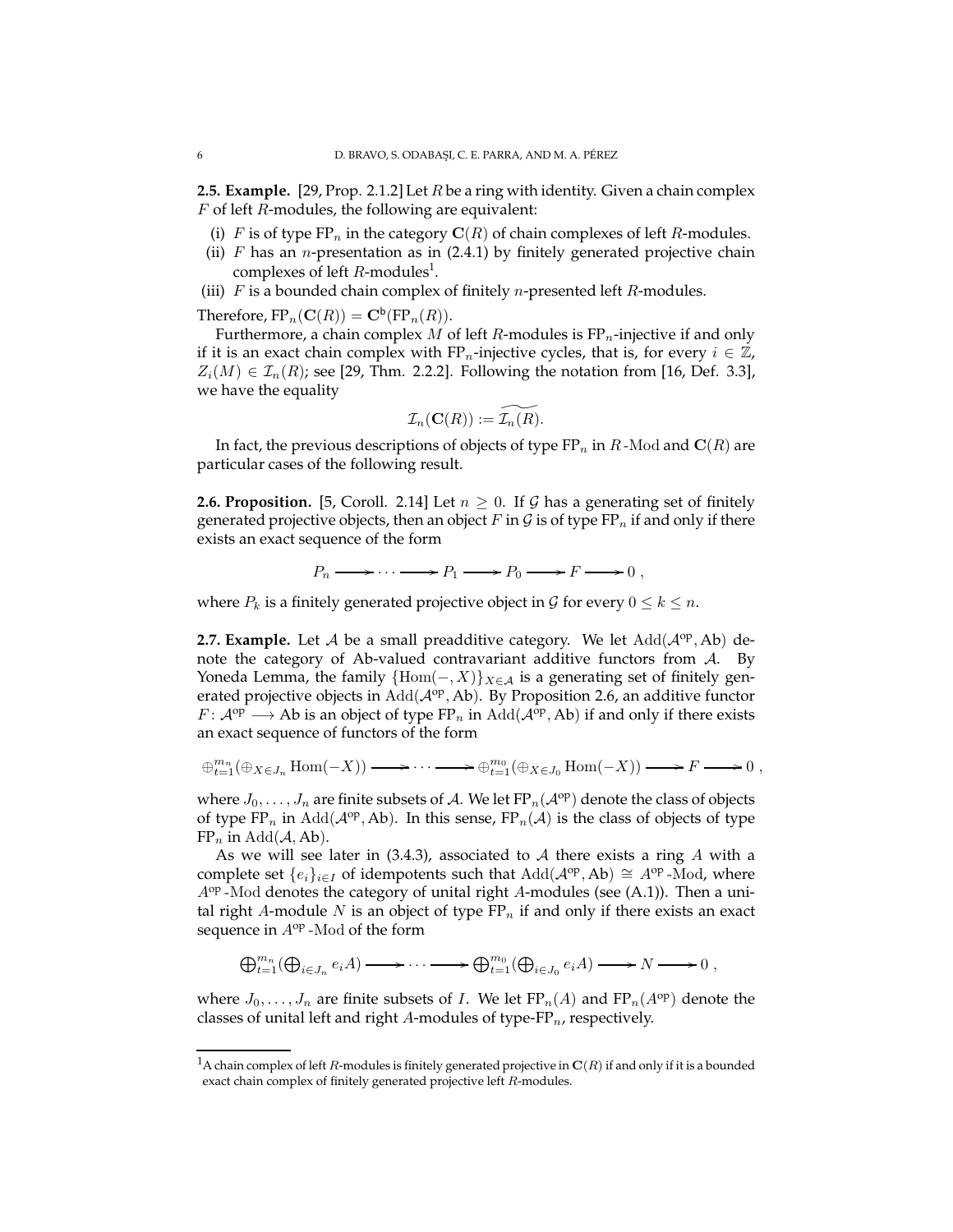**2.8.** Returning to the issue in hand, our primary purpose in this section is to find out conditions which ensures the class  $\mathcal{I}_n(\mathcal{G})$ ,  $n \geq 1$ , being a torsion class, or equivalently, is closed under coproducts, extensions and quotients (see (1.2)). By Definition 2.3, there exists already a cotorsion pair in  $G$ 

$$
({}^\perp\mathcal{I}_n(\mathcal{G}), \mathcal{I}_n(\mathcal{G}))
$$

cogenerated by  $FP_n(\mathcal{G})$ . Hence, the class  $\mathcal{I}_n(\mathcal{G})$  is closed under products, direct summands and extensions. It is in fact closed under coproducts, as well. For it, we first recall the following easy observation.

**2.9. Lemma.** For a given family  $\{N_{\alpha}\}_{{\alpha} \in S}$  of objects in  $\mathcal{G}$ , the canonical morphism  $\rho: \bigoplus_{\alpha \in S} N_\alpha \to \prod_{\alpha \in S} N_\alpha$  is a direct limit of splitting monomorphisms.

*Proof.* From [26, §V.7, Ex. 1], we already know that  $\rho$  is a monomorphism. For any finite subset  $S'$  of  $S$ , we let  $\iota_{S'}$  denote the canonical inclusion  $\bigoplus_{\alpha\in S'}N_\alpha \overset{\textup{d}}{\longleftrightarrow} \bigoplus_{\alpha\in S}N_\alpha$  , and

$$
\rho_{S'} := \rho \circ \iota_{S'} : \bigoplus_{\alpha \in S'} N_{\alpha} \longrightarrow \prod_{\alpha \in S} N_{\alpha} .
$$

As S' is finite,  $\bigoplus_{\alpha \in S'} N_\alpha \cong \prod_{\alpha \in S'} N_\alpha$ . Therefore, there exists the canonical projection  $\pi_{S'}: \prod_{\alpha \in S} N_\alpha \longrightarrow \prod_{\alpha \in S'} N_\alpha$  . Using universal property of (co)products, one can easily show that  $\pi_{S'} \circ \rho_{S'} = id$ , and therefore,  $\rho_{S'}$  is a splitting monomorphism. On the other hand, the family  $\{ \iota_{S'} \}_{S' \subseteq S}$ , where  $S'$  is a finite subset, is a directed system of morphism together with

$$
\varinjlim_{S' \subseteq S} \oplus_{\alpha \in S'} N_\alpha \cong \oplus_{\alpha \in S} N_\alpha.
$$

Therefore, the family  $\{\rho_{S'}\}_{S' \subseteq S}$  is a directed system with  $\varinjlim_{S'} \rho_{S'} \cong \rho$ .

**2.10. Proposition.** Let  $n \geq 1$ . For a given class C of objects of type FP<sub>n</sub> in G, the class  $C^{\perp_1}$  is closed under coproducts. In particular,  $\mathcal{I}_n(\mathcal{G})$  is closed under coproducts.

*Proof.* Let  $\{N_{\alpha}\}_{{\alpha}\in S}$  be a family of objects in  $C^{\perp_1}$ . Consider the canonical short exact sequence

$$
\mathbb{E}: 0 \longrightarrow \bigoplus_{\alpha \in S} N_{\alpha} \xrightarrow{\rho} \prod_{\alpha \in S} N_{\alpha} \longrightarrow \text{Coker}(\rho) \longrightarrow 0. \tag{2.10.1}
$$

By Lemma 2.9, the short exact sequence  $E$  is a direct limit of split short exact sequences, that is,  $E \cong \varinjlim_{S'} E_{S'}$ , where  $E_{S'}$  is a split short exact sequence in  $\mathcal{G}$ . On the other hand, since  $n \geq 1$ , for any object C in C, the functor Hom( $C$ , −) preserves direct limits. Therefore,

$$
\mathrm{Hom}(C,\mathbb{E})\cong \mathrm{Hom}(C,\varinjlim_{S'}\mathbb{E}_{S'})\cong \varinjlim_{S'}\mathrm{Hom}(C,\mathbb{E}_{S'})
$$

is a short exact of abelian groups. From the long exact sequence of right derived functors, the induced morphism  $\Ext^1(C, \bigoplus_{\alpha \in S} N_\alpha) \to \Ext^1(C, \prod_{\alpha \in S} N_\alpha)$ is a monomorphism. Besides,  $\text{Ext}^1(C, \prod_{\alpha \in S} N_\alpha) = 0$  because  $\mathcal{C}^{\perp_1}$  is closed under products, and therefore,  $\text{Ext}^1(C, \bigoplus_{\alpha \in S} N_\alpha) = 0.$ 

The following is a well-known result. We provide a proof for completeness.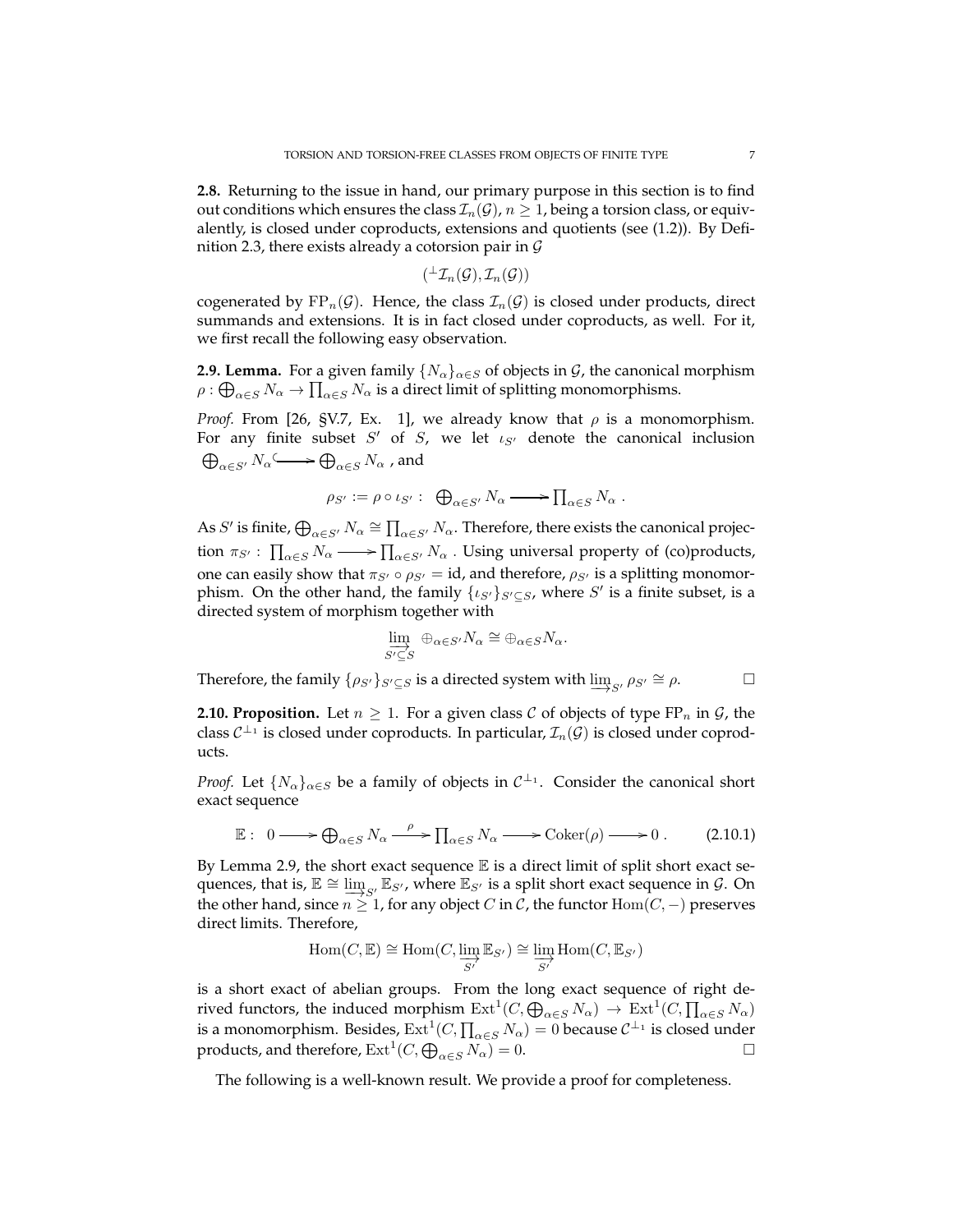**2.11. Proposition.** Let  $C$  be a class of objects in  $\mathcal{G}$ . The class  $C^{\perp_1}$  is closed under quotients if and only if  $pd(C) \leq 1$ .

*Proof.* The sufficiency part is straightforward. Now, suppose that  $C^{\perp_1}$  is closed under quotients. Let C be an object in C. As G is Grothendieck, for any object M in  $G$ , there exists a short exact sequence

 $0 \longrightarrow M \longrightarrow E \longrightarrow E/M \longrightarrow 0$ ,

where *E* is an injective object. By assumption,  $E, E/M \in C^{\perp_1}$ . Applying the functor Hom(*C*, −), we get Ext<sup>2</sup>(*C*, *M*) = 0.

**2.12. Corollary.** Let  $n \geq 1$ . For a given class C of objects of type FP<sub>n</sub> in G<sub>t</sub>, the class  $C^{\perp_1}$  is a torsion class if and only if  $\text{pd}(\mathcal{C}) \leq 1$ . In particular, the class  $\mathcal{I}_n(\mathcal{G})$  is a torsion class if and only if  $pd(FP_n(\mathcal{G})) \leq 1$ .

*Proof.* Combine Proposition 2.10 and Proposition 2.11.

Now, we are ready to state our main result in this section. It generalizes a part of [6, Thm. 5.5] in the setting of Grothendieck categories.

**2.13. Theorem.** Let  $n \geq 1$ , and C be a class of objects of type  $\text{FP}_n$  in G. If the class  $\perp$ <sup>1</sup>( $\mathcal{C}^{\perp}$ ) contains a generator for  $\mathcal{G}$ , then the following are equivalent:

- (i)  $C^{\perp_1}$  is a 1-tilting class.
- (ii)  $C^{\perp_1}$  is a torsion class.
- (iii)  $C^{\perp_1}$  is closed under quotients.

In particular, if  ${}^{\perp} \mathcal{I}_n(\mathcal{G})$  contains a generating set, then  $\mathcal{I}_n(\mathcal{G})$  is a torsion class if and only if it is a 1-tilting class.

*Proof.* We only prove the implication (iii $\Rightarrow$ i). We essentially follow the argument from [2, 6]. For the reader's convenience, we provide a proof for more general Grothendieck categories. By assumption, there exists a generator  $S$  for  $G$  in  $\perp_1(\mathcal{C}^{\perp_1})$ . Since  $(\perp_1(\mathcal{C}^{\perp_1}), \mathcal{C}^{\perp_1})$  is cogenerated by a set (see (2.2)), there exists a special  $C^{\perp_1}$ -preenvelope of S, that is, a short exact sequence of the form

$$
\mathbb{E}: 0 \longrightarrow S \longrightarrow B_S \longrightarrow A_S \longrightarrow 0 \tag{2.13.1}
$$

where  $A_S \in {}^{\perp_1}(\mathcal{C}^{\perp_1})$  and  $B_S \in \mathcal{C}^{\perp_1}$ . Since  ${}^{\perp_1}(\mathcal{C}^{\perp_1})$  is closed under extensions, and  $C^{\perp_1}$  is closed under quotients and coproducts (see Proposition 2.10), the object  $T:=B_S\oplus A_S\in {}^{\perp_1}(\mathcal{C}^{\perp_1})\cap \mathcal{C}^{\perp_1}$ , and we have the inclusions

$$
\operatorname{Gen}(T) \subseteq \mathcal{C}^{\perp_1} \subseteq T^{\perp_1}.
$$

Let  $N \in T^{\perp_1}$ , and let  $I := \text{Hom}(S, N)$ . Consider the canonical morphism  $f : \bigoplus_I S \to N$ . As S is a generator, f is an epimorphism. On the other hand, since  $G$  is a Grothendieck category, and  $A_S$  is a direct summand of  $T$ , the sequence

$$
\mathrm{Hom}(\oplus_I \mathbb{E}, N) \cong \prod_I \mathrm{Hom}(\mathbb{E}, N)
$$

is a short exact sequence of abelian groups. Hence, the epimorphism  $f$  has a factorization through the morphism  $\bigoplus_I S \to \bigoplus_I B_S$ , which implies that  $N \in \text{Gen}(B_S) \subseteq$  $Gen(T)$ . As a consequence,

$$
Gen(B_S) = Gen(T) = C^{\perp_1} = T^{\perp_1}.
$$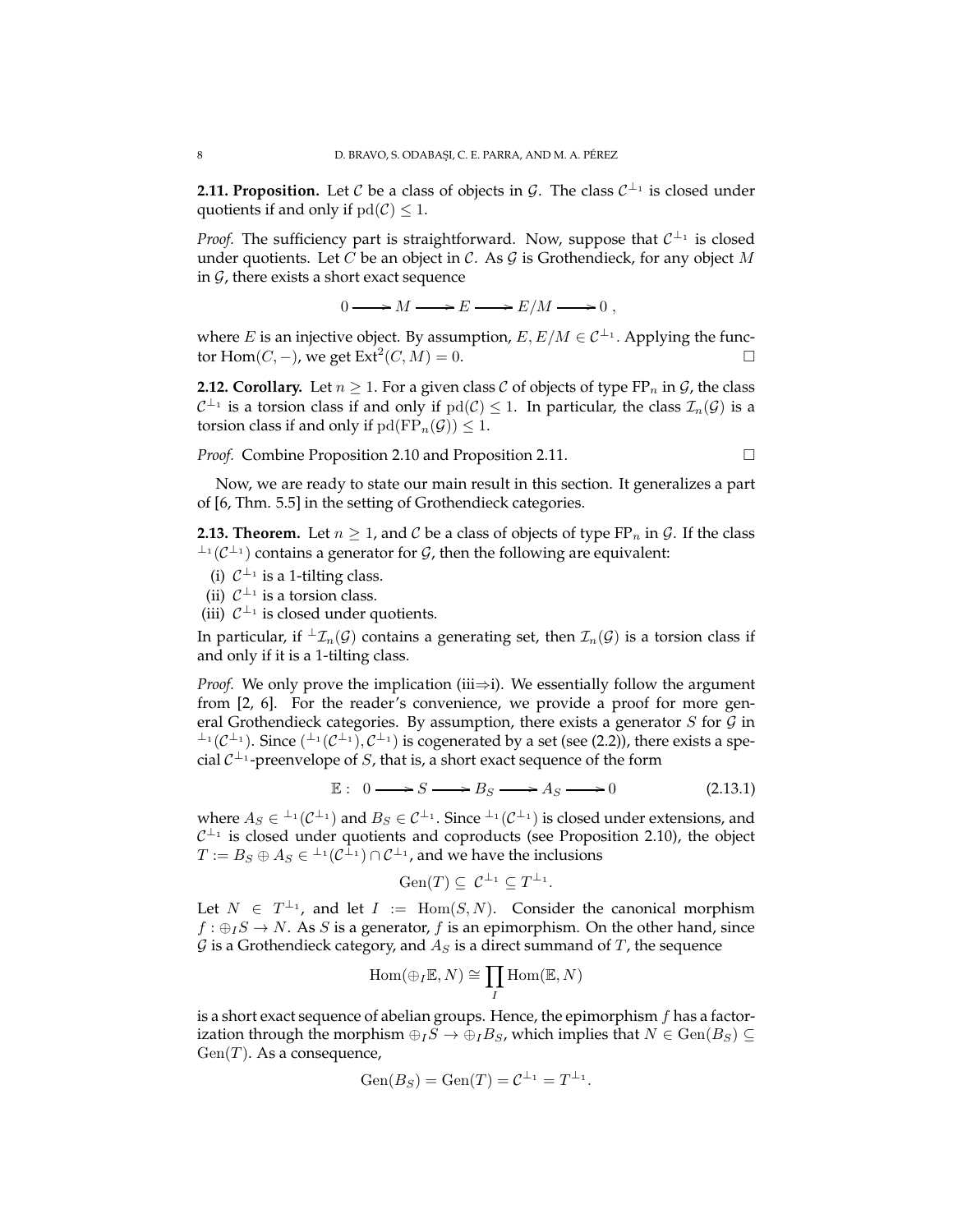**2.14. Remark.** As mentioned in (2.2), any subclass  $C \subseteq FP_n(\mathcal{G})$  is skeletally small, so every object in  $G$  posses a special  $C^{\perp_1}$ -preenvelope; see [11, Thm. 2.5]. On the other side, the existence of a generator for  $G$  in  $\perp^1(\mathcal{C}^{\perp_1})$  is equivalent to the completeness of the cotorsion pair  $($  $^{\perp_1}$  $($  $\mathcal{C}^{\perp_1}$  $),$   $\mathcal{C}^{\perp_1}$  $),$  which clearly happens whenever  $\mathcal G$ has enough projectives. In case  $C = FP_n(\mathcal{G})$ , if  $\mathcal G$  is locally type FP<sub>n</sub> (see (4.1)), then the cotorsion pair  $(\perp \mathcal{I}_n(\mathcal{G}), \mathcal{I}_n(\mathcal{G}))$  is complete, as well.

# 3. COTILTING CLASSES INDUCED FROM  $FP_n$ -FLAT OBJECTS IN GROTHENDIECK CATEGORIES WITH A GENERATING SET OF SMALL PROJECTIVE OBJECTS

This section is devoted to introduce the notion of  $FP_n$ -flat objects for a Grothendieck category (see Definition  $(3.5)$ ), and prove the duality between  $FP_n$ injective and  $FP_n$ -flat objects (Proposition (3.9)). Subsequently, we claim to find out conditions for which the class  $\mathcal{F}_n(\mathcal{G})$  of FP<sub>n</sub>-flat objects in  $\mathcal{G}$  is a 1-cotilting class (Theorem 3.14). In order to carry out these claims, we first need to impose extra conditions on the category  $\mathcal{G}$ .

**3.1. Setup.** Throughout this section, the category  $G$  is assumed to have a generating set  $\mathfrak{p} = \{P_i\}_{i \in I}$  of small<sup>2</sup> projective objects.

**3.2.** The assumption in Setup 3.1 on G having a generating set of small projectives is essential. Recall from [7, Def. 3.2] that a right  $R$ -module  $N$  over a ring  $R$  with identity is FP<sub>n</sub>-flat if  $\operatorname{Tor}^R_1(N,F)=0$  for every left  $R$ -module  $F$  of type FP<sub>n</sub>. A possible generalization of  $FP_n$ -flat objects within an ordinary category in such a way that there exists a duality with  $FP_n$ -injective objects just as in an ordinary module category seems to be a hard task. However, Setup 3.1 makes us available the socalled *external tensor product of functors*. Indeed, by Freyd's result (see [21, Thm. 3.1]), the category G is equivalent to the category  $Add(p^{op}, Ab)$  of contravariant Ab-valued additive functors on p via the Yoneda functor

$$
Y: \mathcal{G} \longrightarrow \text{Add}(\mathfrak{p}^{op}, Ab), \qquad Y(X) := \text{Hom}(-, X) \mid_{\mathfrak{p}}.
$$

Furthermore, there exists the so-called *external tensor product of functors* (see [13, §5.3 - Ex. I])

$$
-\otimes_{\mathfrak{p}}-:\,\mathrm{Add}(\mathfrak{p}^{op},Ab)\times \mathrm{Add}(\mathfrak{p},Ab)\longrightarrow Ab,\qquad \qquad \textbf{(3.2.1)}
$$

which is a left adjoint functor. The main characteristic of the external tensor product of functors given in (3.2.1) which will be used in Proposition 3.3 and in (3.6) for proving how well defined is the notion of  $FP_n$ -flat is that it is the unique functor (up to natural equivalences) which preserves colimits in both variables, and extends the evaluation functor

$$
ev: \ \mathfrak{p} \times \mathrm{Add}(\mathfrak{p}, Ab) \longrightarrow Ab \ , \qquad ev(P_i, H) = H(P_i),
$$

through the functor  $Y \otimes id : \mathfrak{p} \times \text{Add}(\mathfrak{p},Ab) \longrightarrow \text{Add}(\mathfrak{p}^{op},Ab) \times \text{Add}(\mathfrak{p},Ab)$  in the sense that there exists a natural equivalence

$$
ev \cong (-\otimes_{\mathfrak{p}}-) \circ (Y \otimes id); \qquad (3.2.2)
$$

see [21, Pg. 26].

 $2$ In an abelian category, smallness refers to an object whose associated covariant representable functor preserve coproducts. In addition, if it is projective, then smallness implies being finitely generated.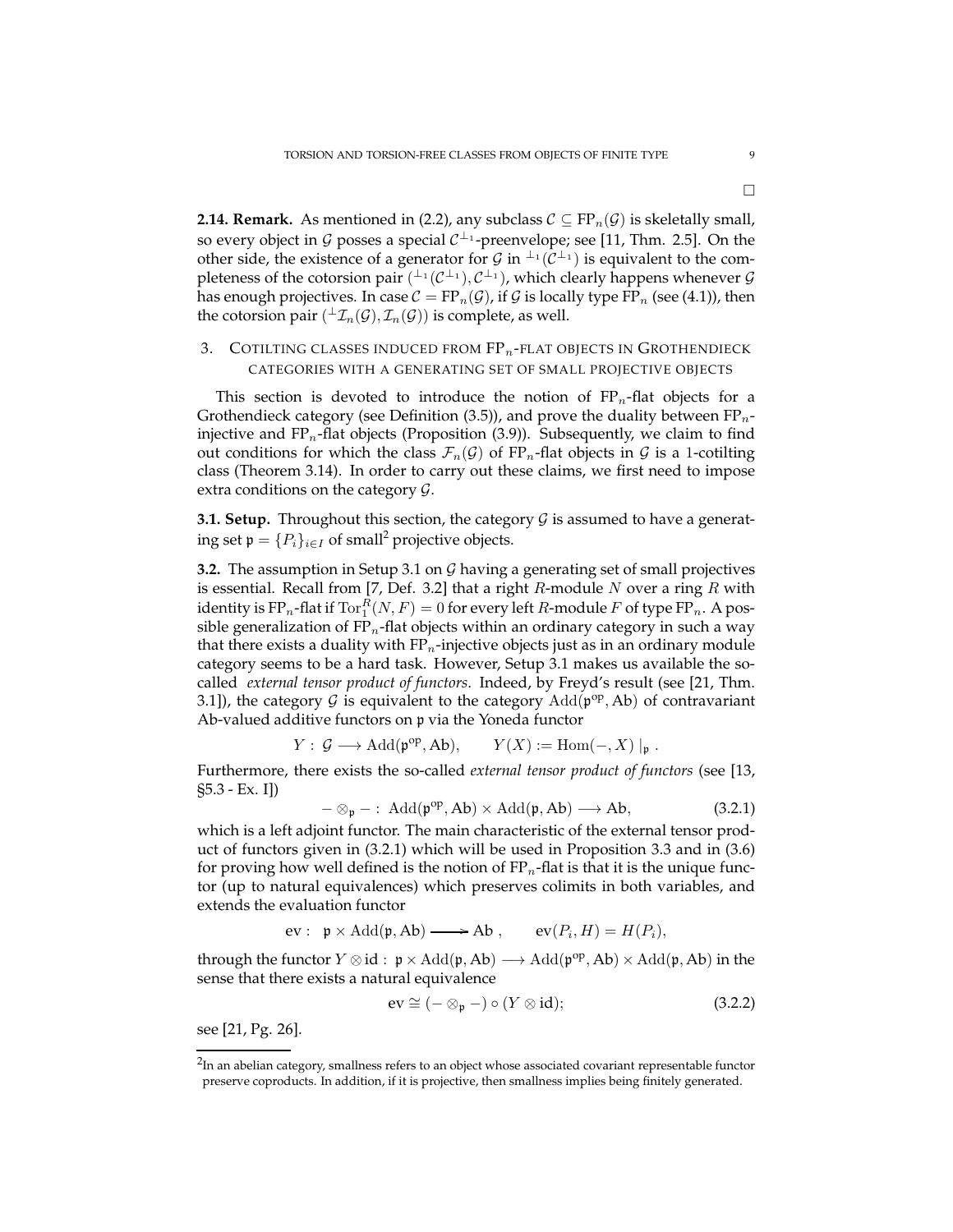Since the categories  $Add(p, Ab)$  and  $Add(p^{op}, Ab)$  have enough projectives, the external tensor product of functors can be derived from left, and its ith derived functor is denoted by

$$
\operatorname{Tor}_i^{\mathfrak{p}}(-,-):\; \operatorname{Add}(\mathfrak{p}^{op},\operatorname{Ab})\times \operatorname{Add}(\mathfrak{p},\operatorname{Ab})\longrightarrow \operatorname{Ab}.
$$

It preserves colimits in both variables; for further information, see [23].

As one can observe, the external tensor product of functors in (3.2.1) depends on the small category p, which has been already fixed in Setup 3.1. However, the following result shows that when the choice of the generating set p is changed, the functor  $\otimes_{\mathfrak{p}}$  varies smoothly so that there exists a well-defined notion of FP<sub>n</sub>-flat object in  $G$  (see Definition 3.5 and (3.6)).

**3.3. Proposition.** Let  $G$  and  $G'$  be Grothendieck categories with a generating set  $\mathfrak{p} := \{P_i\}_{i \in I}$  and  $\mathfrak{p}' := \{P'_j\}_{j \in I'}$  of small projective objects, respectively. If  $T: \mathcal{G} \to \mathcal{G}'$  is an equivalence of Grothendieck categories, then the equivalence  $\overline{T}$  :=  $Y' \circ T \circ Y^{-1}$ : Add(p<sup>op</sup>, Ab)  $\longrightarrow$  Add(p<sup>/op</sup>, Ab) induces an equivalence  $G: \text{Add}(\mathfrak{p}', \text{Ab}) \longrightarrow \text{Add}(\mathfrak{p}, \text{Ab})$  and a natural equivalence

$$
-\otimes_{\mathfrak{p}'} - \cong \overline{T}^{-1}(-) \otimes_{\mathfrak{p}} G(-): \ \mathrm{Add}(\mathfrak{p}'^{op}, Ab) \times \mathrm{Add}(\mathfrak{p}', Ab) \longrightarrow Ab.
$$

*Proof.* If  $T : \mathcal{G} \to \mathcal{G}'$  is an equivalence of categories, then so is the composition

$$
\overline{T} := Y' \circ T \circ Y^{-1} : \text{Add}(\mathfrak{p}^{op}, \text{Ab}) \longrightarrow \text{Add}(\mathfrak{p}'^{op}, \text{Ab}),
$$

where  $Y' : \mathcal{G}' \longrightarrow \text{Add}(\mathfrak{p}'^{\text{op}}, \text{Ab})$  is the Yoneda functor. By [22, Thm. 1.1], there exists a bifunctor

$$
U_{\overline{T}}(-,-):\, \mathfrak{p}'^{\mathrm{op}}\times \mathfrak{p}\longrightarrow \mathrm{Ab}
$$

together with a natural equivalence  $-\otimes_{\mathfrak{p}}U_{\overline{T}}\cong \overline{T}$ , where for every  $P_i\in \mathfrak{p}, P'_j\in \mathfrak{p}'$ and  $L \in \text{Add}(\mathfrak{p}^{\text{op}}, \text{Ab})$ 

$$
U_{\overline{T}}(P'_j, P_i) := \overline{T}(Y(P_i))(P'_j) \cong \text{Hom}(P'_j, T(P_i)),
$$
  

$$
(L \otimes_{\mathfrak{p}} U_{\overline{T}})(P'_j) = L \otimes_{\mathfrak{p}} U_{\overline{T}}(P'_j, -).
$$

Furthermore, the bifunctor  $U_{\overline{T}} \otimes_{\mathfrak{p}'} -$  : Add $(\mathfrak{p}', Ab) \longrightarrow$  Add $(\mathfrak{p}, Ab)$ , defined by  $(U_{\overline T}\otimes_{\mathfrak{p}'} L')(P_i) := U_{\overline T}(-,P_i)\otimes_{\mathfrak{p}'} L'$ , is an equivalence of categories. We let  $G := U_{\overline{T}} \otimes_{\mathfrak{p}'} -$ . Consider the following diagram

$$
\mathfrak{p}' \times \text{Add}(\mathfrak{p}', Ab) \xrightarrow{Y' \otimes id} \text{Add}(\mathfrak{p}'^{\text{op}}, Ab) \times \text{Add}(\mathfrak{p}', Ab) ,
$$
 (3.3.1)  
ev  
Ab

where  $S_1 := -\otimes_{\mathfrak{p}'} -$  and  $S_2 := \overline{T}^{-1}(-) \otimes_{\mathfrak{p}} G(-)$ . Firstly, since  $\overline{T}^{-1}$  and  $G$  are equivalences, and  $\otimes_p$  preserves colimits in both variables (see (3.2)), the functor  $S<sub>2</sub>$  preserves colimits in both variables. By abuse of notation, we denote the evaluation functors for p and p' by the same notation ev. Hence, by (3.2.2), there are natural equivalences

$$
ev \cong (-\otimes_{\mathfrak{p}}-) \circ (Y \otimes id) \quad \text{ and } \quad ev \cong (-\otimes_{\mathfrak{p}'}-) \circ (Y' \otimes id).
$$

We claim that the diagram (3.3.1) is commutative up to a natural equivalence, that is, there is a natural equivalence

$$
S_2 \circ (Y' \otimes id) \cong S_1 \circ (Y' \otimes id).
$$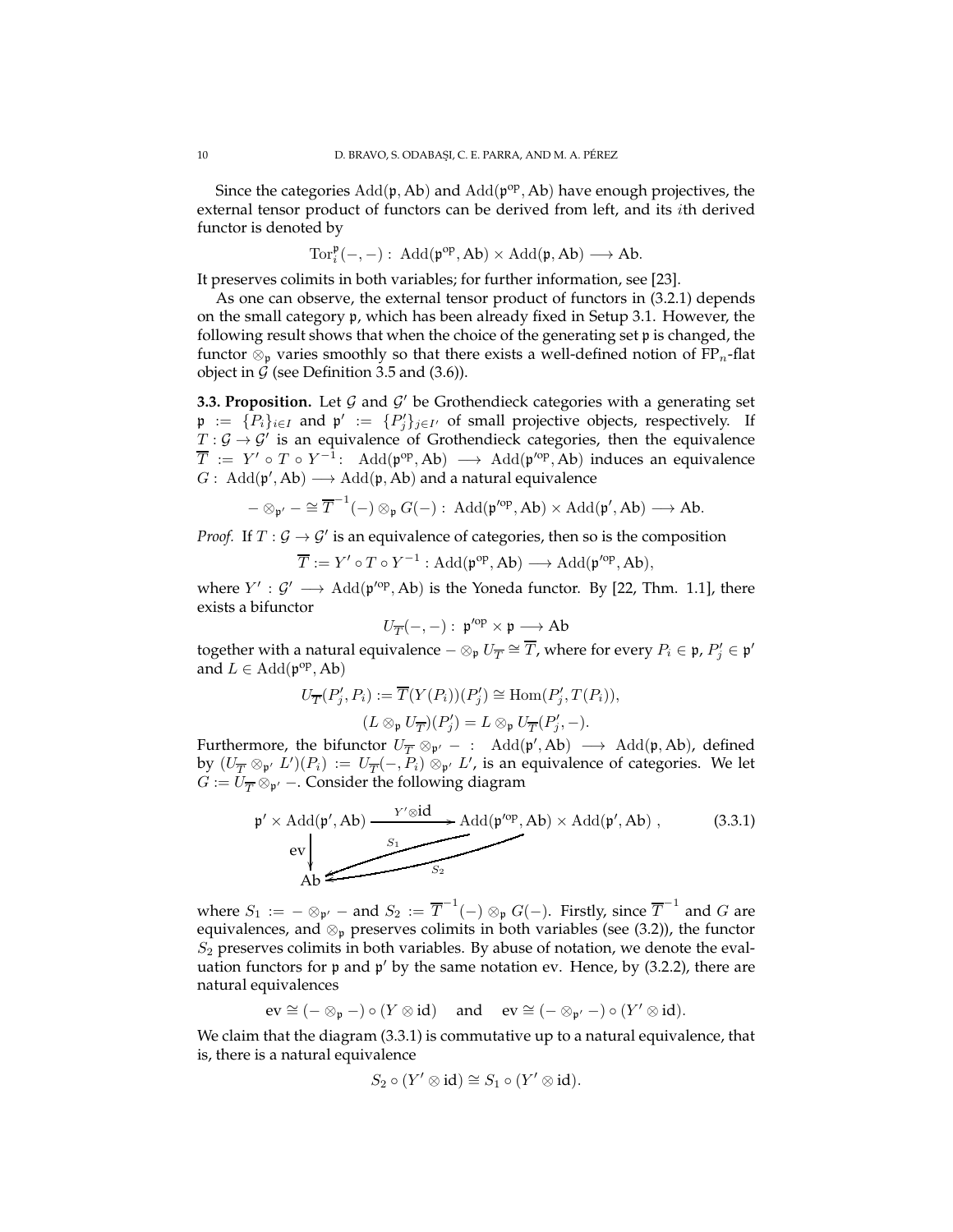Therefore, by the uniqueness, we would conclude that there exists a natural equivalence  $S_1 \cong S_2$ , that is,  $-\otimes_{\mathfrak{p}'} - \cong \overline{T}^{-1}(-) \otimes_{\mathfrak{p}} G(-)$ . Let  $P'_j \in \mathfrak{p}'$  and  $L' \in \text{Add}(\mathfrak{p}', \text{Ab})$ . Then

$$
(S_2 \circ (Y' \otimes id))(P'_j, L') = S_2(Y'(P'_j), L')
$$
  
\n
$$
= \overline{T}^{-1}(Y'(P'_j)) \otimes_{\mathfrak{p}} G(L')
$$
  
\n
$$
\cong Y(T^{-1}(P'_j)) \otimes_{\mathfrak{p}} (U_{\overline{T}} \otimes_{\mathfrak{p}'} L')
$$
  
\n
$$
\cong (Y(T^{-1}(P'_j)) \otimes_{\mathfrak{p}} U_{\overline{T}}) \otimes_{\mathfrak{p}'} L'
$$
  
\n
$$
\cong \overline{T}(Y(T^{-1}(P'_j))) \otimes_{\mathfrak{p}'} L'
$$
  
\n
$$
\cong Y'(P'_j) \otimes_{\mathfrak{p}'} L'
$$
  
\n
$$
\cong L'(P'_j) = \text{ev}(P'_j, L')
$$
  
\n
$$
\cong S_1 \circ (Y' \otimes id)(P'_j, L')
$$

**3.4.** As already mentioned, we claim to introduce the notion of  $FP_n$ -flat objects in  $G$ . Our approach will be based on the generalized ring-module theory taking a step further Freyd's equivalence in (3.2) to the category of unital modules over a ring with enough idempotents (see (A.1)). Namely, as pointed out already in (3.2), the category  $G$  is equivalent to  $Add(p^{op}, Ab)$ . On the other hand, by Gabriel's result [15, Pg. 347, Prop. 2], the category  $Add(p^{op}, Ab)$  is equivalent to the category  $A^{op}$ -Mod of unital right A-modules over the induced ring A from p

$$
A := \bigoplus_{i,j \in I} \text{Hom}(P_i, P_j),\tag{3.4.1}
$$

which is a ring with a complete set  $\{e_i\}_{i \in I}$ ,  $e_i := \text{id}_{P_i}$ , of idempotents. Gabriel's equivalence is given as follows:

$$
\Gamma: \text{Add}(\mathfrak{p}^{op}, Ab) \longrightarrow A^{op} \text{-Mod}, \qquad \Gamma(L) := \bigoplus_{i \in I} L(P_i).
$$

Similarly, Add(p, Ab)  $\cong$  A-Mod. Moreover, using the uniqueness of the extension of the evaluation functor (see (3.2.2)) and Lemma A.6, there exists a natural equivalence

$$
-\otimes_{\mathfrak{p}} - \cong \Gamma(-) \otimes_A \Gamma(-): \text{ Add}(\mathfrak{p}^{op}, Ab) \times \text{Add}(\mathfrak{p}, Ab) \longrightarrow Ab , \qquad (3.4.2)
$$

where

 $-\otimes_A -: A^{op}$ -Mod × A-Mod  $\longrightarrow$  Ab

is the A-linear tensor product of unital A-modules (see (A.5)).

In conclusion, there are equivalences of categories given by

$$
\mathcal{G} \xrightarrow{\text{Freyd} \cong} \text{Add}(\mathfrak{p}^{op}, Ab) \xrightarrow{\text{Gabriel} \cong} A^{op} \text{-Mod} . \tag{3.4.3}
$$

We let  $\Theta := \Gamma \circ Y$ . Therefore, given any  $X \in \mathcal{G}$ ,

$$
\Theta(X) = \bigoplus_{i \in I} \text{Hom}(P_i, X)
$$

is a unital right A-module.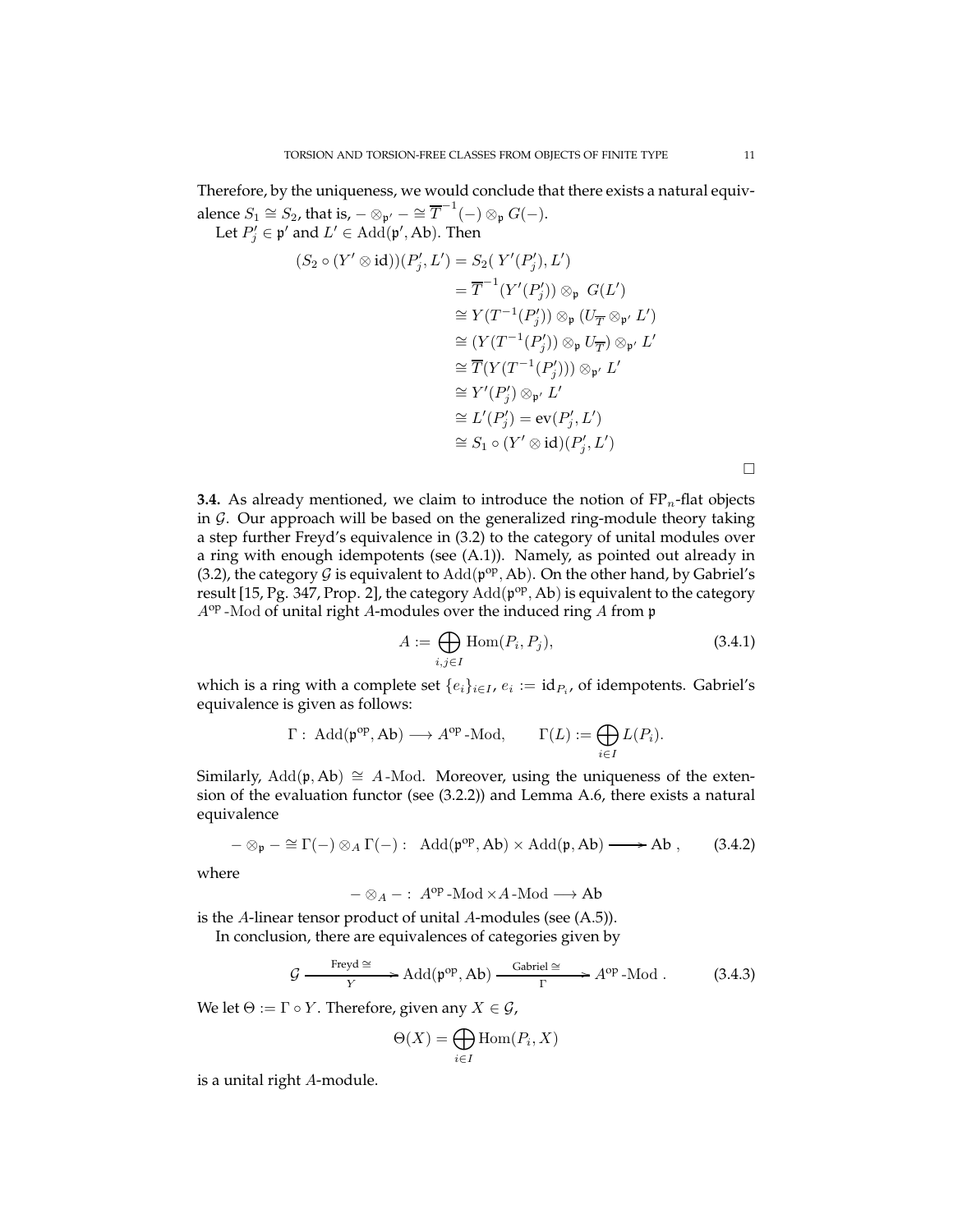Throughout this section, A stands for the induced ring from p as given in (3.4.1), which is a ring with enough idempotents. By left or right A-module, we mean left or right unital A-module (see (A.1)). Finally, we can define  $FP_n$ -flat objects in  $G$ , which is completely analogous to FP<sub>n</sub>-flat right R-modules over a ring with identity.

**3.5. Definition.** Let  $n \geq 0$ . We shall say that an object  $N \in \mathcal{G}$  is  $FP_n$ -flat if  $\operatorname{Tor}^A_1(\Theta(N),F)=0$  for every left A-module  $F$  of  $\operatorname{FP}_n$ -type (see Example 2.7). The class of FP<sub>n</sub>-flat objects in  $G$  will be denoted by  $\mathcal{F}_n(G)$ .

**3.6.** Before going any further, it is important to emphasize that Definition 3.5 is well defined. Indeed, given another generating set  $\mathfrak{p}' := \{P'_j\}_{j \in I'}$  of small projective objects in  $G$ , we let  $A'$  denote the induced rings from  $\mathfrak{p}'$ , and  $\Theta'$ : Γ'  $\circ$  Υ' :  $\mathcal{G} \longrightarrow A'^{\text{op}}$  -Mod denote the composition of the Yoneda and Gabriel's functors associated to p ′ . Consider the equivalence

$$
\overline{T} := Y' \circ Y^{-1} : \text{Add}(\mathfrak{p}^{op}, Ab) \longrightarrow \mathcal{G} \longrightarrow \text{Add}(\mathfrak{p}'^{op}, Ab),
$$

induced from the functor  $T = id_{\mathcal{G}}$ . As indicated in the proof of Proposition 3.3, there exists a bifunctor  $U_{\overline{T}}: \mathfrak{p}'^{\text{op}} \times \mathfrak{p} \longrightarrow \text{Ab}$  associated to  $\overline{T}$ , which induces an equivalence  $G := U_{\overline{T}} \otimes_{\mathfrak{p'}} \overline{\phantom{a}}$ : Add $(\mathfrak{p}', Ab) \longrightarrow \text{Add}(\mathfrak{p}, Ab)$ . If  $N \in \mathcal{G}$  and  $M' \in$  $A^7$ -Mod, then

$$
\Theta'(N) \otimes_{A'} M' \cong \Gamma'(Y'(N)) \otimes_{A'} \Gamma'(\Gamma'^{-1}(M'))
$$
  
\n
$$
\cong Y'(N) \otimes_{\mathfrak{p}'} \Gamma'^{-1}(M');
$$
  
\n
$$
\cong \overline{T}^{-1}(Y'(N)) \otimes_{\mathfrak{p}} G(\Gamma'^{-1}(M'));
$$
  
\n
$$
\cong Y(N) \otimes_{\mathfrak{p}} (U_{\overline{T}} \otimes_{\mathfrak{p}'} \Gamma'^{-1}(M'))
$$
  
\n
$$
\cong \Gamma(Y(N)) \otimes_A \Gamma(U_{\overline{T}} \otimes_{\mathfrak{p}'} \Gamma'^{-1}(M'));
$$
  
\n
$$
= \Theta(N) \otimes_A \Gamma(U_{\overline{T}} \otimes_{\mathfrak{p}'} \Gamma'^{-1}(M')).
$$
  
\nby (3.4.2),  
\nby (3.4.2),

In the same manner, for every left  $A$ -module  $M$ , there is a natural equivalence

$$
\Theta(N)\otimes_AM\cong\Theta'(N)\otimes_{A'}\Gamma'(U_{\overline{T}^{-1}}\otimes_{\mathfrak{p}}\Gamma^{-1}(M)).
$$

Notice that the functors Γ and Γ ′ are equivalences of categories. Therefore,

$$
\operatorname{Tor}_1^{A'}(\Theta(N), M') \cong \operatorname{Tor}_1^{A}(\Theta(N), \Gamma(U_{\overline{T}} \otimes_{\mathfrak{p}'} \Gamma'^{-1}(M'))),
$$
  

$$
\operatorname{Tor}_1^{A}(\Theta(N), M) \cong \operatorname{Tor}_1^{A}(\Theta(N), \Gamma'(U_{\overline{T}^{-1}} \otimes_{\mathfrak{p}} \Gamma^{-1}(M))),
$$

and if  $M'$  is a left  $A'$ -module of type  $FP_n$ , then so is the left  $A$ -module  $\Gamma(U_{\overline T}\otimes_{{\frak p}'}\Gamma'^{-1}(M'))$ ; if  $M$  is a left A-module of type FP<sub>n</sub>, then so is the left A'module  $\Gamma'(U_{\overline{T}^{-1}}\otimes_{\frak{p}}\Gamma^{-1}(M)).$  As a consequence, an object  $N$  of  ${\mathcal G}$  is FP<sub>n</sub>-flat with respect to the generating set  $\mathfrak p$  if and only if it is FP<sub>n</sub>-flat with respect to  $\mathfrak p'.$ 

**3.7. Tor-pairs.** Analogous to the cotorsion pairs (see  $(1.3)$ ), given any classes  $C'$ and  $C$  of objects in  $G$  and  $A$ -Mod, respectively, we let

$$
\mathcal{C}'^{\top} := \{ M \in A \text{-Mod} \mid \text{Tor}_1^A(\Theta(N), M) = 0 \text{ for all } N \in \mathcal{C}' \},
$$
  

$$
{}^{\top}\mathcal{C} := \{ N \in \mathcal{G} \mid \text{Tor}_1^A(\Theta(N), M) = 0 \text{ for all } M \in \mathcal{C} \}.
$$

Using the equivalence  $\mathcal{G} \cong A^{\text{op}}$  -Mod, we have  $\mathcal{F}_n(A^{\text{op}}) \cong \mathcal{F}_n(\mathcal{G}) = {}^{\top}FP_n(A)$  and  $\mathcal{F}_n(A) = \text{FP}_n(\mathcal{G})^{\top}.$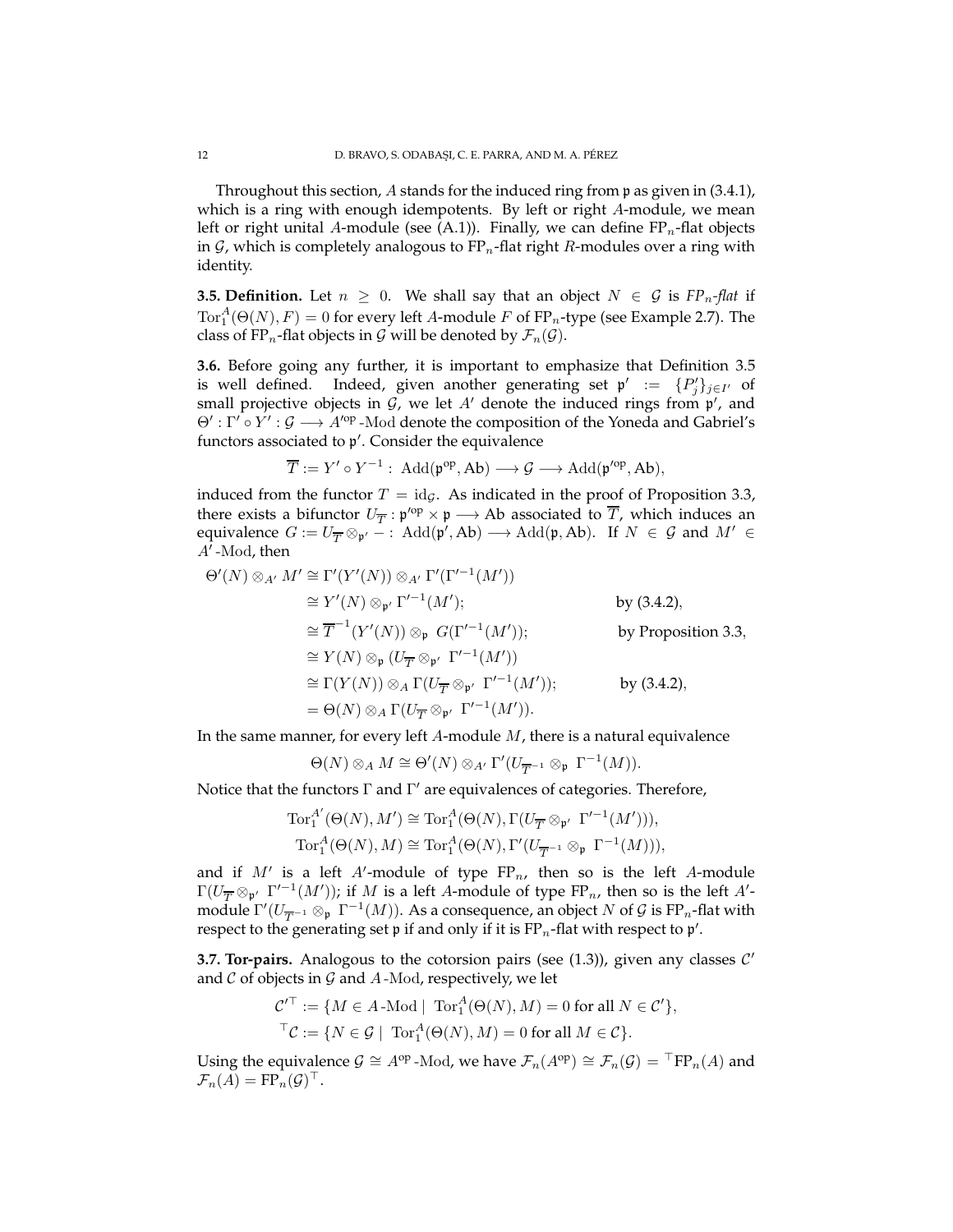**3.8.** As claimed, we will show the duality between  $FP_n$ -injective and  $FP_n$ -flat objects in  $G$  just as in the case of module categories over a ring with identity; see [7, Props. 3.5 and 3.6]. This fact will be used in the proof of Theorem 3.14, as well. For that, we recall from (A.4) the contravariant functors  $(-)^+$  : A-Mod  $\longrightarrow A^{op}$ -Mod and  $(-)^+$ :  $A^{op}$ -Mod  $\longrightarrow$  A-Mod. They yield the following functors

$$
\Theta(-)^+ : \mathcal{G} \xrightarrow{\Theta} A^{\text{op}} - \text{Mod} \xrightarrow{(-)^+} (A - \text{Mod})^{\text{op}} ,
$$
  

$$
\Theta^{-1}((-)^+) : (A - \text{Mod})^{\text{op}} \xrightarrow{(-)^+} A^{\text{op}} - \text{Mod} \xrightarrow{\Theta^{-1}} \mathcal{G} .
$$

One can easily show that  $(\Theta(-)^+,\Theta^{-1}((-)^+))$  is an adjoint pair, and both functors are exact. Therefore, for every  $N \in \mathcal{G}$  and  $M \in A$ -Mod,

$$
\operatorname{Ext}^n(M, \Theta(N)^+) \cong \operatorname{Ext}^n(N, \Theta^{-1}(M^+)).\tag{3.8.1}
$$

**3.9. Proposition** Let  $n \geq 0$ . Consider subclasses  $C \subseteq FP_n(A)$ ,  $C' \subseteq FP_n(G)$ . Given any  $N \in \mathcal{G}$  and  $M \in A$ -Mod, the following assertions hold.

- (i)  $N \in \overline{\phantom{x}}^{\top} \mathcal{C}$  if and only if  $\Theta(N)^+ \in \mathcal{C}^{\perp_1}$ . In particular,  $N$  is an FP<sub>n</sub>-flat object in  $\mathcal{G}$ if and only if  $\Theta(N)^+$  is an FP<sub>n</sub>-injective left A-module.
- (ii)  $M \in \mathcal{C}'^{\top}$  if and only if  $\Theta^{-1}(M^+) \in \mathcal{C}'^{\perp_1}$ . In particular, M is an FP<sub>n</sub>-flat left A-module if and only if  $\Theta^{-1}(M^+)$  is an FP<sub>n</sub>-injective object in  $\mathcal{G}$ .
- (iii) If  $n \geq 2$ , then  $M \in C^{\perp_1}$  if and only if  $\Theta^{-1}(M^+) \in {}^{\top}C$ . In particular, M is an FP $_n$ -injective left  $A$ -module if and only if  $\Theta^{-1}(M^+) \in {}^{\top}{\mathcal C}$  is an FP $_n$ -flat object in  $\mathcal G$ .
- (iv) If  $n \geq 2$ , then  $N \in C'^{\perp_1}$  if and only if  $\Theta(N)^+ \in C'^{\top}$ . In particular, N is an FP<sub>n</sub>-injective object in  $\mathcal G$  if and only if  $\Theta(N)^+$  is an FP<sub>n</sub>-flat left A-module.

*Proof.*

(i) Applying Proposition A.7-(i), for every  $F \in \mathcal{C}$ , we have

 $\text{Ext}^1_A(F,\Theta(N)^+) \cong \text{Hom}_{\mathbb{Z}}(\text{Tor}_1^A(\Theta(N),F),\mathbb{Q}/\mathbb{Z}).$ 

(ii) By (3.8.1) and Proposition A.7-(i), for every  $F' \in \mathcal{C}'$ , we have

$$
\operatorname{Ext}^1(F', \Theta^{-1}(M^+)) \cong \operatorname{Ext}^1_A(M, \Theta(F')^+) \cong \operatorname{Hom}_{\mathbb{Z}}(\operatorname{Tor}_1^A(\Theta(F'), M), \mathbb{Q}/\mathbb{Z}).
$$

(iii) By Proposition A.7-(iii), for every  $F \in \mathcal{C}$ , we have

$$
Tor_1^A(\Theta(\Theta^{-1}(M^+)), F) \cong Tor_1^A(M^+, F) \cong Tor_1^{A^{op}}(F, M^+)
$$
  

$$
\cong Hom_{\mathbb{Z}}(Ext_A^1(F, M), \mathbb{Q}/\mathbb{Z}),
$$

(iv) Since  $\Theta$  is an equivalence of categories, for every objects  $F'$  and  $N$  in  $\mathcal{G}$ ,  $\mathrm{Ext}^1(F',N)\cong \mathrm{Ext}^1_A(\Theta(F'),\Theta(N)).$  And if  $F'$  is an object of FP<sub>2</sub>-type, so is the right A-module  $\Theta(F')$ . Then, for every  $F' \in \mathcal{C}'$ , applying Proposition A.7-(iii), we have

$$
Tor_1^A(\Theta(F'), \Theta(N)^+) \cong \text{Hom}_{\mathbb{Z}}(\text{Ext}_A^1(\Theta(F'), \Theta(N)), \mathbb{Q}/\mathbb{Z})
$$
  

$$
\cong \text{Hom}_{\mathbb{Z}}(\text{Ext}^1(F', N), \mathbb{Q}/\mathbb{Z}).
$$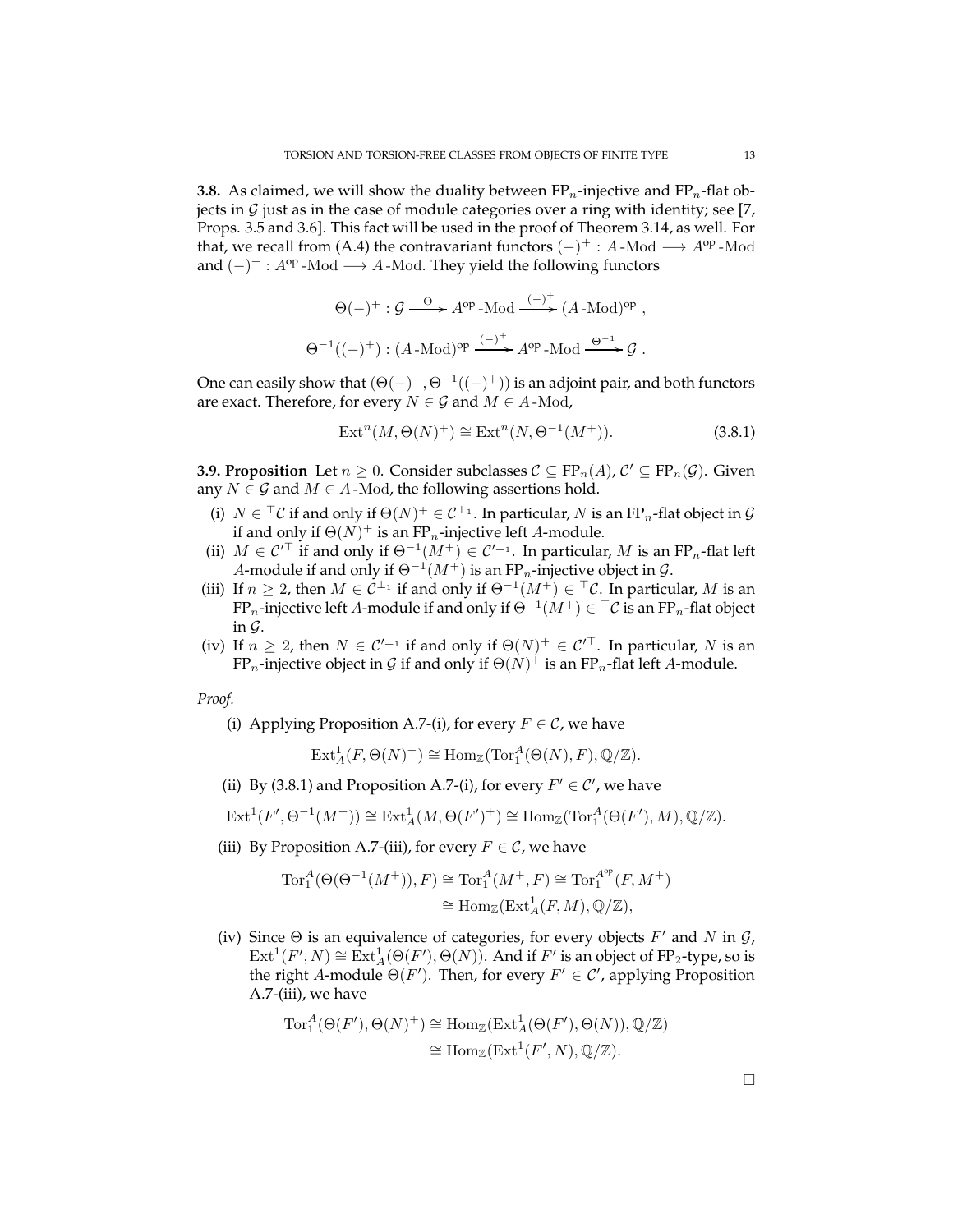**3.10.** Now, we return to the problem of determining under which conditions the class  $\mathcal{F}_n(\mathcal{G})$  is a torsion-free class. Since the functor  $\otimes_A$  is a left adjoint functor, it is right-exact and preserves all colimits. Therefore, given any class  $C$  of objects in A-Mod, the class  $\lceil \mathcal{C} \rceil$  is closed under colimits, direct summands and extensions, and in particular, so is  $\mathcal{F}_n(\mathcal{G})$ . In order to show that the class  $\mathcal{F}_n(\mathcal{G})$  is closed under products, we need to show the following slight generalization of Brown's result [8, Coroll. 1].

**3.11. Lemma.** Let  $\{N_{\alpha}\}_{{\alpha}\in S}$  be a family of objects in  $\mathcal{G}$ .

(i) If  $F$  is a finitely presented left  $A$ -module, then there exist natural isomorphisms

$$
\Theta\Big(\prod_{\alpha\in S}N_{\alpha}\Big)\otimes_A F\cong R_A\Big(\prod_{\alpha\in S}\Theta(N_{\alpha})\Big)\otimes_A F\cong \prod_{\alpha\in S}\Theta(N_{\alpha})\otimes_A F,
$$

where  $\prod_{\alpha\in S}\Theta(N_\alpha)$  denotes the product of the family  $\{\Theta(N_\alpha)\}_{\alpha\in S}$  as abelian groups.

(ii) If  $F \in \text{FP}_2(A)$ , then there is an isomorphism of abelian groups

$$
\operatorname{Tor}_1^A\Big(\Theta\Big(\prod_{\alpha\in S}N_{\alpha}\Big),F\Big)\cong \prod_{\alpha\in S}\operatorname{Tor}_1^A(\Theta(N_{\alpha}),F).
$$

*Proof.*

(i) The first isomorphism follows from the fact that  $\Theta$  is an equivalence of categories, so it preserves all (co)limits. We highlight the detail that the product of the family  $\{\Theta(N_\alpha)\}_{\alpha \in S}$  in  $A^{\rm op}$  -Mod is  $R_A(\prod_{\alpha \in S} \Theta(N_\alpha))$  (see Remark A.3). For the second isomorphism, by Example 2.7, a left A-module  $F$  is finitely presented if and only if there exists an exact sequence of the form

$$
\mathbb{E}: \ \bigoplus_{t=1}^{m_1} (\bigoplus_{i \in J_1} A e_i) \longrightarrow \bigoplus_{t=1}^{m_0} (\bigoplus_{i \in J_0} A e_i) \longrightarrow F \longrightarrow 0 ,
$$

where  $J_0$  and  $J_1$  are finite subsets of I. Applying  $R_A(\prod_{\alpha\in S}\Theta(N_\alpha))\otimes_A -$  to  $\mathbb E$ , we have the exact sequence  $R_A(\prod_{\alpha\in S}\Theta(N_\alpha))\otimes_A\mathbb E$  of abelian groups. On the other hand, by Remark A.3 and Lemma A.6, for every  $i \in I$  one has that:

$$
R_A\Big(\prod_{\alpha\in S}\Theta(N_\alpha)\Big)\otimes_A Ae_i \cong R_A\Big(\prod_{\alpha\in S}\Theta(N_\alpha)\Big)e_i \cong \prod_{\alpha\in S}\Theta(N_\alpha)e_i
$$

$$
\cong \prod_{\alpha\in S}\Theta(N_\alpha)\otimes_A Ae_i.
$$

Since the product  $\prod_{\alpha\in S}$  commutes with finite coproducts, and products in Ab are exact, we have a natural isomorphism of exact sequences

$$
R_A\Big(\prod_{\alpha\in S}\Theta(N_\alpha)\Big)\otimes_A \mathbb{E}\cong \prod_{\alpha\in S}\Theta(N_\alpha)\otimes_A \mathbb{E}.
$$

Hence,

$$
R_A\Big(\prod_{\alpha\in S}\Theta(N_\alpha)\Big)\otimes_A F\cong \prod_{\alpha\in S}\Theta(N_\alpha)\otimes_A F.
$$

(ii) Suppose that  $F \in \text{FP}_2(A)$ . Then there exists a short exact sequence in A-Mod of the form

$$
\mathbb{E}: 0 \longrightarrow F' \longrightarrow P \longrightarrow F \longrightarrow 0,
$$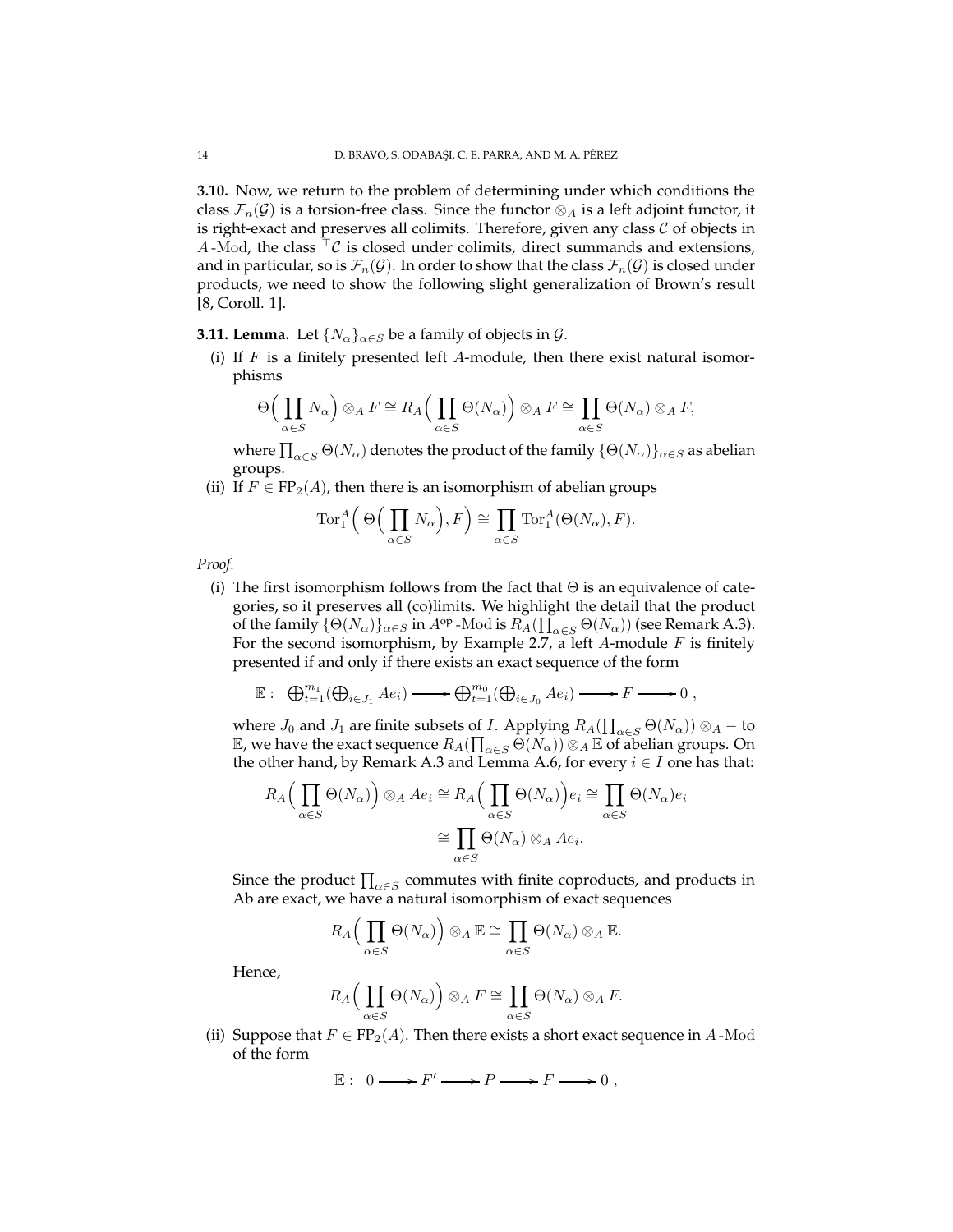where  $P$  is finitely generated projective, and  $F'$  is finitely presented. We apply the functor  $\Theta(\prod_{\alpha\in S}N_\alpha)\otimes_A -$  to the short exact sequence  $\mathbb E.$  Using the statement (i), we have the following exact sequence of abelian groups

$$
0 \to \text{Tor}_1^A \Big( \Theta \Big( \prod_{\alpha \in S} N_\alpha \Big), F \Big) \to \prod_{\alpha \in S} \Theta(N_\alpha) \otimes_A F' \to \prod_{\alpha \in S} \Theta(N_\alpha) \otimes_A P \to
$$

$$
\to \prod_{\alpha \in S} \Theta(N_\alpha) \otimes_A F \to 0
$$

The desired isomorphism follows from the fact that products in Ab are exact.

 $\Box$ 

The following is immediate from Lemma 3.11.

**3.12. Corollary.** Let  $n \geq 2$ . For a given class  $C \subseteq FP_n(A)$ ,  $\ulcorner C$  is closed under products. In particular, the class  $\mathcal{F}_n(\mathcal{G})$  is closed under products.

**3.13. Remark.** It is worth to mention that the class  $\mathcal{F}_n(\mathcal{G})$  is not necessarily closed under products for  $n = 0, 1$ . For instance, given any ring R with identity,  $\mathcal{F}_1(R) =$  $\mathcal{F}_0(R)$  is the class of flat right R-modules, which are closed under products if and only if  $R$  is a left coherent ring; see [9, Thm. 2.1].

Now, we are ready to state our main result of this section, which characterizes when the class  $\mathcal{F}_n(\mathcal{G})$ ,  $n \geq 2$ , is a torsion-free class.

**3.14. Theorem.** Let  $n \geq 2$ . Given any class  $C \subseteq \mathrm{FP}_n(A)$ , the following conditions are equivalent:

- (i)  $\ulcorner \mathcal{C}$  is closed under subobjects.
- (ii)  $\top$ *C* is a torsion-free class in *G*.
- (iii)  $\top \mathcal{C}$  is a 1-cotilting class in  $\mathcal{G}$ .
- (iv)  $C^{\perp_1}$  is closed under quotients.
- (v)  $\text{pd}(\mathcal{C}) \leq 1$ .
- (vi)  $C^{\perp_1}$  is a torsion class in A-Mod.

(vii)  $C^{\perp_1}$  is a 1-tilting class in A-Mod.

In particular, we have the following equivalences:

 $\mathcal{F}_n(\mathcal{G})$  is a torsion-free class  $\iff \text{pd}(\text{FP}_n(A)) \leq 1 \iff \mathcal{I}_n(A)$  is a torsion class.

*Proof.* Since  $\mathfrak{p} \subseteq {}^{\perp_1}(\mathcal{C}^{\perp_1})$ , the equivalences (iv)  $\Leftrightarrow$  (v)  $\Leftrightarrow$  (vi)  $\Leftrightarrow$  (vii) follow from Proposition 2.11 and Theorem 2.13. The implication (iii)  $\Rightarrow$  (i) is immediate. On the other hand, since  $n \geq 2$ , by Corollary 3.12, we have the implication (i)  $\Rightarrow$  (ii).

(ii  $\Rightarrow$  iii) Suppose that <sup>⊤</sup>C is a torsion-free class. Since p is a generating set of projective objects in  $\mathcal{G}, \mathfrak{p} \subseteq \ulcorner \mathcal{C}$ , and hence,  $\ulcorner \mathcal{C}$  contains a generating set. As already pointed out in (3.10),  $\ulcorner \mathcal{C}$  is always closed under direct limits. By [24, Prop. 5.7],  ${}^{\top} \mathcal{C}$  is a 1-cotilting class in  $\mathcal{G}.$ 

(iv  $\Rightarrow$  i) Let  $N'$  be a subobject of an object  $N$  in  $\ulcorner \mathcal{C}$ . Since the functor  $\Theta((-)^+)$  is a contravariant exact functor,  $\Theta(N^{+})$  is a quotient of  $\Theta(N^{+})$ . By Proposition 3.9-(i),  $\Theta(N^+) \in C^{\perp_1}$ , and by assumption, so is  $\Theta(N'^+)$ . Applying again Proposition 3.9-(i), we conclude that  $N' \in {}^{\top}C$ .

 $(i \Rightarrow iv)$  Let M' be a quotient of a left A-module M in  $C^{\perp_1}$ . Since the functor  $\Theta^{-1}((-)^+)$  is a contravariant exact functor,  $\Theta^{-1}(M'^+)$  is a subobject of  $\Theta^{-1}(M^+)$ .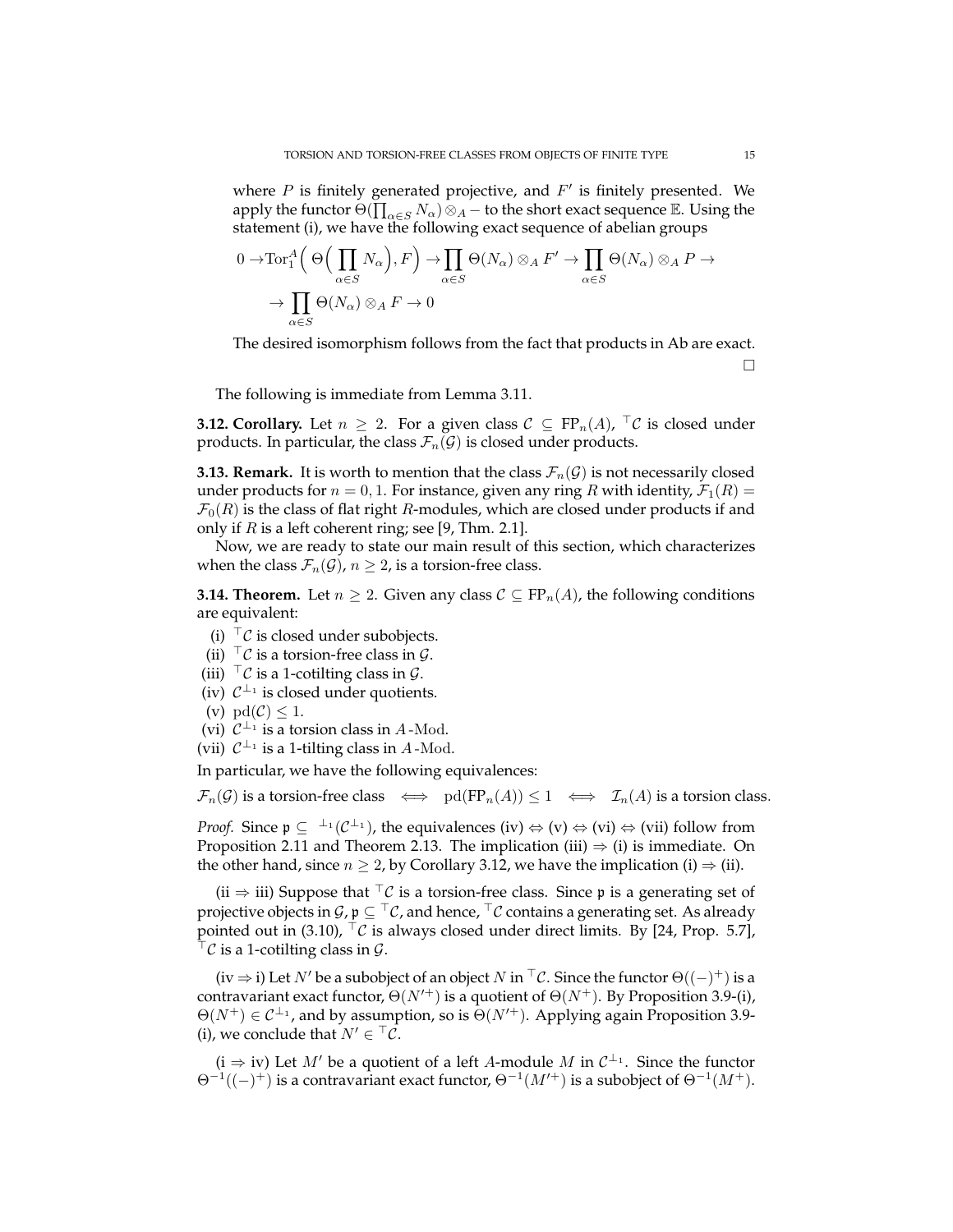By Proposition 3.9-(iii),  $\Theta^{-1}(M^+)$  is an object in  $\Gamma \mathcal{C}$ , and by assumption, so is  $\Theta^{-1}(M'^+)$ . Again applying Proposition 3.9-(iii),  $M' \in C^{\perp_1}$ .

Theorem 3.14 can be restated for a class of objects in  $\mathcal G$  of type-FP<sub>n</sub> as follows.

**3.15. Theorem.** Let  $n \geq 2$ . Given any  $\mathcal{C}' \subseteq FP_n(\mathcal{G})$ , the following conditions are equivalent:

- (i)  $C'^{\perp_1}$  is a torsion class in  $\mathcal{G}$ .
- (ii)  $C^{\prime \top}$  is a torsion-free class in A-Mod.
- (iii)  $pd(C') \leq 1$ .

In particular,  $\mathcal{I}_n(\mathcal{G})$  is a torsion class in  $\mathcal{G}$  if and only if  $\mathcal{F}_n(A)$  is a torsion-free class in A -Mod.

# 4. n-HEREDITARY CATEGORIES

As we have proved in Theorem 3.14, whenever the category  $\mathcal G$  has a generating set of small projective objects, being  $\mathcal{F}_n(\mathcal{G})$  a torsion-free class and  $\mathcal{I}_n(A)$  a torsion class are equivalent for  $n \geq 2$ . When  $\mathcal{G} := R^{\rm op}$  -Mod, it is equivalent to being R left  $n$ -hereditary; see [6, Thms. 5.3 and 5.5].

In this section, we introduce and study the notion of  $n$ -hereditary categories which generalizes the module category  $R$ -Mod over an *n*-hereditary ring  $R$ . We first recall the following.

**4.1. Locally type FP**<sub>n</sub> **categories.** [5, Def. 2.3] Given  $n \geq 0$ , G is called *locally type*  $FP_n$  if it has a generating set consisting of objects of type  $FP_n$ .

It is immediate that a locally type  $FP_0$  category is a locally finitely generated Grothendieck category while a locally type  $FP_1$  category is precisely locally finitely presented Grothendieck category. On the other hand, if  $\mathcal G$  has a generating set of small projective objects, then it is immediate that G is locally type  $FP_n$  for any  $n \geq 0$ .

Recall from [6, Def. 7] that a ring *R* is *left n-hereditary*,  $n \geq 0$ , if every submodule of type  $\text{FP}_{n-1}^3$  of a finitely generated projective left R-module is projective, too. Note that  $R$  is left 0-hereditary ring if and only if  $R$  is left hereditary in the usual sense;  $R$  is left 1-hereditary if and only if it is left semi-hereditary.

In general, being R a left n-hereditary ring is characterized with  $pd(FP_n(R)) \leq 1$ (see [6, Lem. 8]) which leads us to make the following.

**4.2. Definition.** Let  $n \geq 0$ . We say that G is *n-hereditary* if the following two conditions are satisfied:

(H1)  $\mathcal G$  is locally type FP<sub>n</sub>.

(H2)  $\text{pd}(FP_n) \leq 1$ .

In the following, we show the relation between the notions of 0-hereditary in our sense and hereditary categories, that is,  $\text{Ext}^2(-, -) = 0$  (see [20]).

 $\Box$ 

<sup>&</sup>lt;sup>3</sup>In case  $n = 0$ , FP<sub>-1</sub> = R-Mod.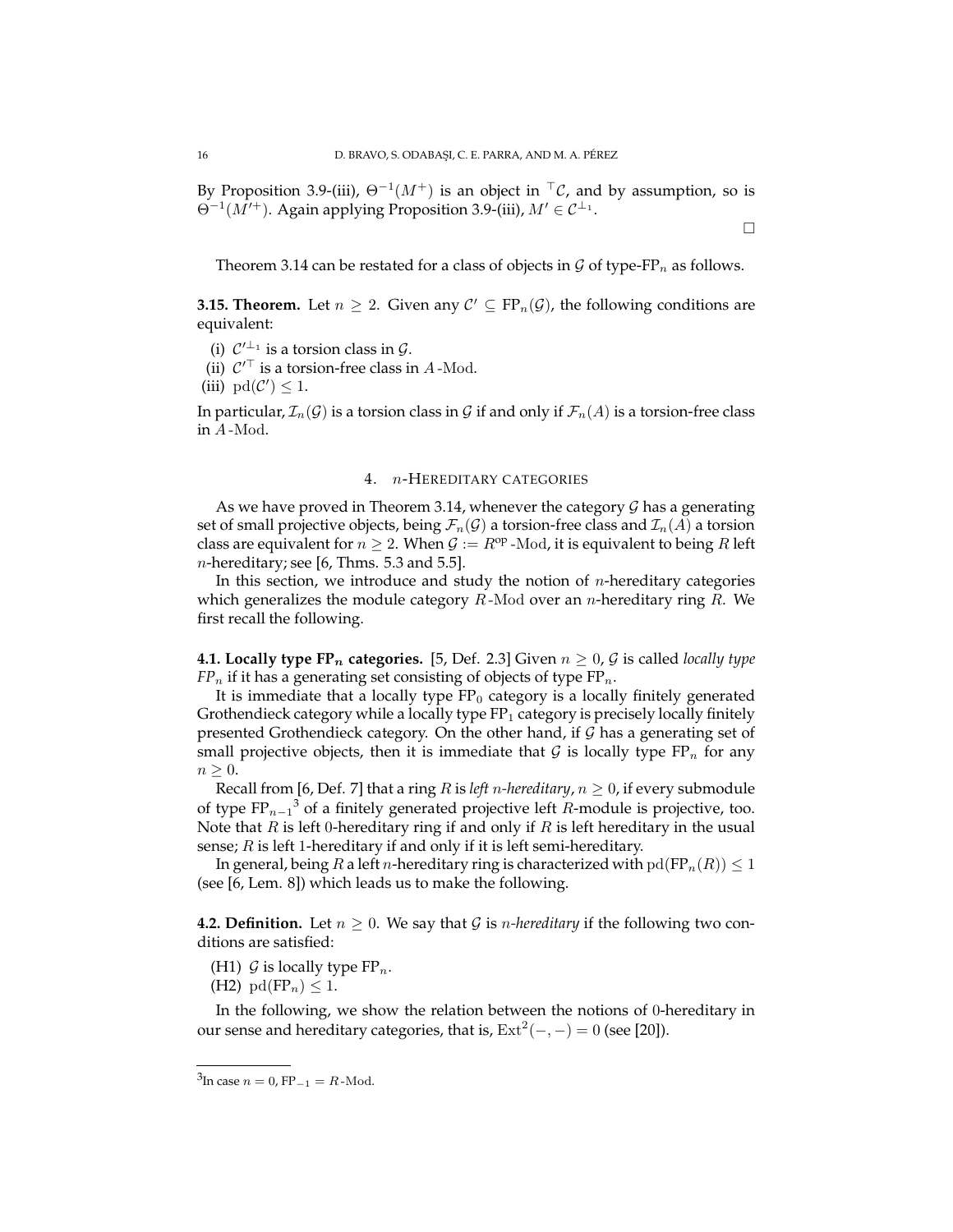**4.3. Proposition.** G is 0-hereditary if and only if it is locally finitely generated and hereditary.

*Proof.* Suppose that  $G$  is 0-hereditary. By definition,  $G$  is a locally finitely generated category. As finitely generated objects in a Grothendieck category are closed under quotients, and G is Grothendieck, by [26, Prop. V.2.9], we have  $Inj(\mathcal{G}) = FP_0(\mathcal{G})^{\perp_1}$ . Besides, by Proposition 2.11, the class  $FP_0(\mathcal{G})^{\perp_1} = Inj(\mathcal{G})$  is closed under quotients. Therefore, any object N in G has the injective dimension  $\leq 1$ , which implies that  $Ext<sup>2</sup>(-, -) = 0.$ 

The converse is immediate.  $\hfill \square$ 

**4.4. Proposition.** G is 1-hereditary if and only if it is locally finitely presented, and the subcategory  $FP_1(\mathcal{G})$  is abelian and hereditary.

*Proof.* Suppose that G is 1-hereditary. By definition, it is locally type  $FP_1$ , that is, it is locally finitely presented, and  $pd(FP_1(\mathcal{G})) \leq 1$ . On the other hand, it is already known that finitely presented objects in a Grothendieck category are closed under cokernels. From Remark 4.10, we know that  $G$  is 1-coherent, as well. So by [5, Thm. 4.7-(b)],  $FP_1(G)$  is closed under kernels of epimorphisms. So  $FP_1(G)$  is abelian. By hypothesis, it is hereditary, as well.

Now, suppose that G is locally finitely presented, and  $FP_1(\mathcal{G})$  is an hereditary abelian subcategory. Let  $F$  be a finitely presented object in  $G$ . By assumption,  $\mathrm{Ext}^2(F, -)$   $|_{\mathrm{FP}_1(\mathcal{G})} = 0$ . We need to show that  $\mathrm{Ext}^2(F, M) = 0$  for every  $M \in \mathcal{G}$ . For that, consider an exact sequence in  $G$  of the form

$$
\mathbb{E}: \qquad 0 \longrightarrow M \longrightarrow X_2 \longrightarrow X_1 \longrightarrow F \longrightarrow 0 \; .
$$

Since  $\mathcal G$  is locally finitely presented, and F is finitely presented, using [26, Lem. V.3.3.] and [27, Lem. A.3.], one can find an exact sequence  $E'$  in  $G$  with a commutative diagram



where  $X'_1$  is a finitely presented object in  $\mathcal{G}$ . So  $\mathbb{E}' \equiv \mathbb{E}$  in  $\mathrm{Ext}^1(F, M)$ . By assumption,  $K := \text{Ker}(X_1' \to \overline{F})$  is finitely presented, as well. We split the exact sequence  $\mathbb{E}'$  as  $\mathbb{E}'_2 \circ \mathbb{E}'_1$ , where



In the same manner, as  $K$  is finitely presented, there exists a short exact sequence

$$
\mathbb{E}''_2:\; 0\longrightarrow M''\longrightarrow X''_2\longrightarrow K\longrightarrow 0
$$

with a finitely presented object  $X''_2$  and a morphism  $f : M'' \to M$  such that  $\mathbb{E}'_2 \equiv$  $f \mathbb{E}''_2$ , the pushout of  $\mathbb{E}''_2$  along f. Again, by assumption,  $M''$  is finitely presented. So the exact sequence  $\mathbb{E}_2'' \circ \mathbb{E}_1'$  is an exact sequence in FP<sub>1</sub>( $\mathcal{G}$ ). By assumption,  $\mathbb{E}''_2\circ \mathbb{E}'_1\equiv 0$  in  $\mathrm{Ext}^1(F,M'')$ , and therefore,

$$
0 \equiv f(\mathbb{E}_2'' \circ \mathbb{E}_1') \equiv (f\mathbb{E}_2'') \circ \mathbb{E}_1' \equiv \mathbb{E}_2' \circ \mathbb{E}_1' \equiv \mathbb{E}' \equiv \mathbb{E}.
$$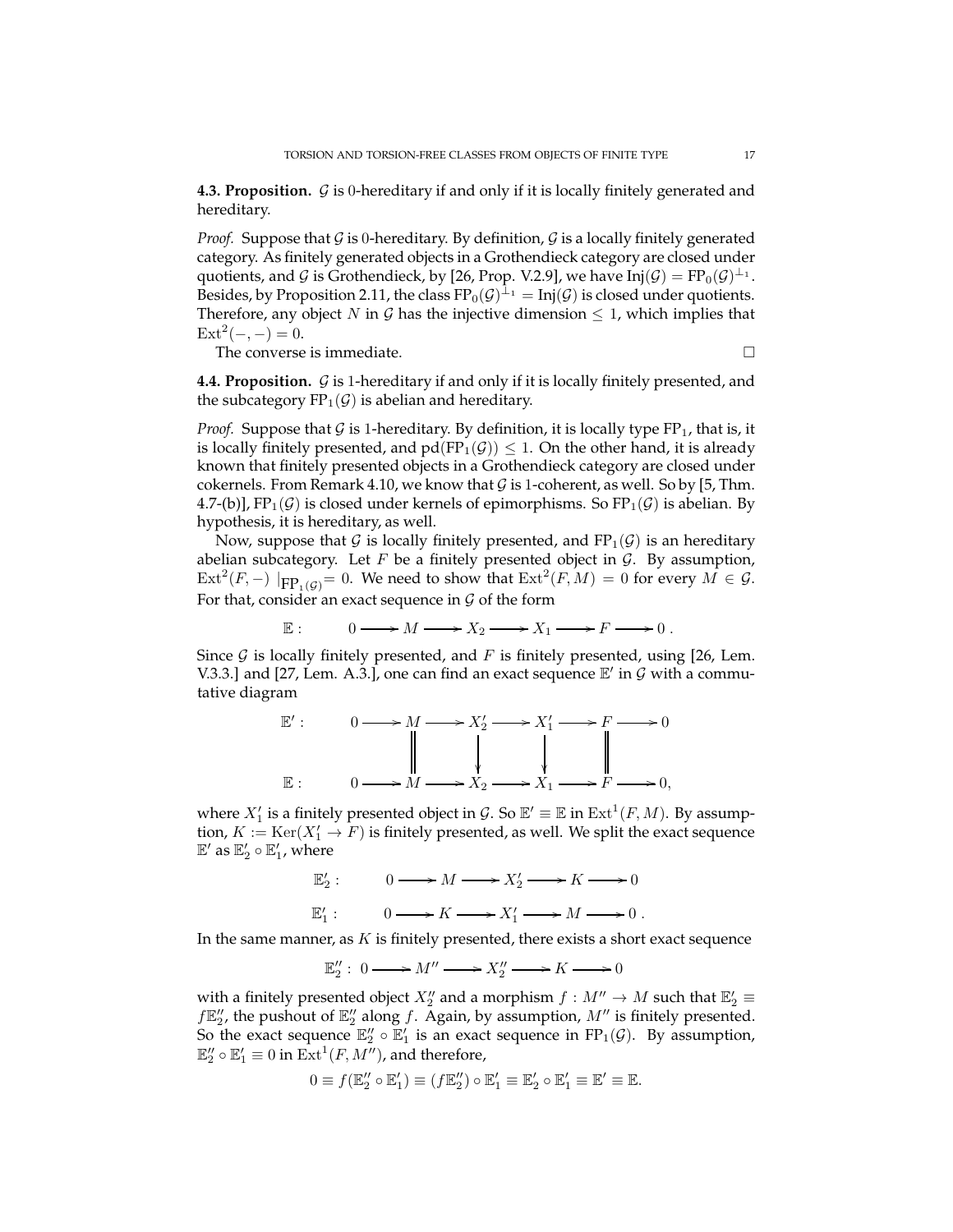In a particular case when  $G := \text{Add}(A, Ab)$  for some small preadditive category A, the author in [28, §4] calls A *semi-hereditary* if the subcategory  $FP_1(\mathcal{A})$  of  $Add(\mathcal{A}, Ab)$  is abelian and hereditary. As  $Add(\mathcal{A}, Ab)$  is already locally type  $FP_1$ , we have:

**4.5. Corollary.** A small preadditive category A is semi-hereditary if and only if the category  $Add(A, Ab)$  is 1-hereditary.

The following corollary is a direct consequence of Corollary 2.12 and Theorem 2.13.

**4.6. Corollary.** Let  $n \geq 1$ . The following are equivalent.

- (i)  $G$  is *n*-hereditary.
- (ii) G is locally type  $FP_n$ , and  $\mathcal{I}_n(\mathcal{G})$  is a torsion class.
- (iii)  $G$  is locally type FP<sub>n</sub>, and  $\mathcal{I}_n(G)$  is a 1-tilting class.

**4.7. Example.** A ring  $R$  is left  $n$ -hereditary if and only if the category  $R$ -Mod is n-hereditary.

**4.8. Example.** The category  $\mathbf{C}(R)$  of chain complexes of left R-modules is never *n*-hereditary for any  $n \geq 0$ . In fact, the 0th sphere chain complex

$$
S^{0}(R): \cdots \longrightarrow 0 \longrightarrow R \longrightarrow 0 \longrightarrow \cdots
$$

has infinite projective dimension while it is an object of type  $FP_n$  for any  $n \geq 0$ ; see Example 2.5.

**4.9. Proposition.** Let  $n \geq 0$ . R is left *n*-hereditary if and only if every exact chain complex of left R-modules which is of type  $\text{FP}_n$  in  $\text{C}(R)$  has projective dimension  $\leq 1$ .

*Proof.* Firstly, note that for any  $n \geq 0$ , the class  $FP_n(R)$  is closed under cokernels of monomorphisms; see [7, Prop. 1.6]. So if X is an exact chain complex of left  $R$ modules which is of type  $FP_n$ , by Example 2.5, it is bounded. Using the previous fact, for every  $i \in \mathbb{Z}$ , the *i*th cycle  $Z_i(X)$  of X is a left R-module of type  $FP_n$ .

Now, suppose that R is left n-hereditary. Then  $pd(FP_n(R)) \leq 1$ . In particular, if X is an exact chain complex of left R-modules which is of type  $\operatorname{FP}_n$  in  $\mathbf{C}(R)$ , it is bounded exact chain complex with  $\text{pd}(Z_i(X)) \leq 1$  for every  $i \in \mathbb{Z}$ . So  $\text{pd}(X) \leq 1$ .

Conversely, if F is a left R-module of type  $FP_n$ , then by assumption, the 0th disc chain complex  $D^0(F)$  has projective dimension  $\leq 1$ , which implies that  $\text{pd}(F) \leq 1$ , and therefore,  $R$  is left  $n$ -hereditary.

**4.10. Remark.** Recall from [5, Def. 4.6] that  $\mathcal{G}$  is called *n*-coherent if  $\mathcal{G}$  is locally type FP<sub>n</sub>, and every object of type FP<sub>n</sub> in G is n-coherent. If  $n \geq 1$ , and if G is *n*-hereditary, by Corollary 4.6,  $\mathcal{I}_n(G)$  is a torsion class, then by [5, Thm. 4.7-(f)],  $G$ is n-coherent.

#### 5. n-HEREDITARY PHENOMENON FOR FUNCTOR CATEGORIES

Throughout this section,  $A$  stands for a small preadditive category. The aim of this section is to find out necessary and sufficient intrinsic conditions of  $A$  for which the functor category  $Add(\mathcal{A}, Ab)$  is *n*-hereditary. Dual results can be stated for  $Add(\mathcal{A}^{op}, Ab)$ . We first recall the following notion.

 $\Box$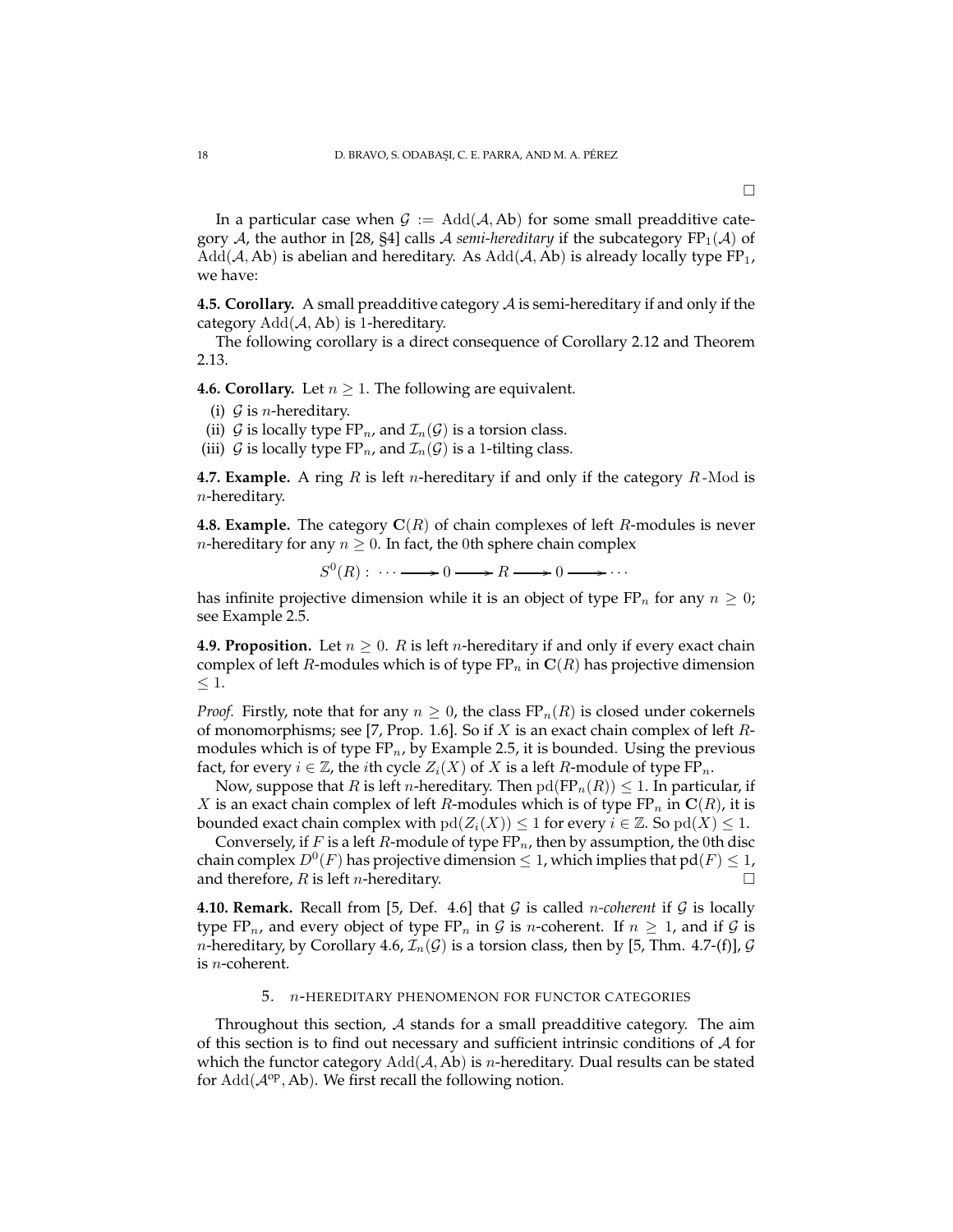**5.1. Pseudo** *n*-(co)kernel. Let  $f: Y \to X$  be a morphism in A. For any  $n \geq 1$ , we say that f has a *pseudo* n*-cokernel* if there exists a chain of morphisms

$$
Y \xrightarrow{f} X \xrightarrow{f_1} X_1 \xrightarrow{f_{n-1}} X_{n-1} \xrightarrow{f_n} X_n \tag{5.1.1}
$$

such that the following sequence of abelian groups is exact

$$
\operatorname{Hom}(X_n, -) \xrightarrow{f_n^*} \cdots \longrightarrow \operatorname{Hom}(X_1, -) \xrightarrow{f_1^*} \operatorname{Hom}(X, -) \xrightarrow{f^*} \operatorname{Hom}(Y, -) \tag{5.1.2}
$$

When  $f_n^*$  is a monomorphism, the sequence  $(5.1.1)$  is called *n-cokernel*.

We denote the (pseudo) *n*-cokernel given in (5.1.1) by  $(f_1, \ldots, f_n)$ . From the definition, it is immediate that any composition of two consecutive morphisms in (5.1.1) is zero. If it is an *n*-cokernel, then  $f_n$  is in fact cokernel of  $f_{n-1}$ . Note that the notion of pseudo 1-cokernel is called in the literature pseudo-cokernel or weak cokernel. For convenience, we let  $X_0 := X$ . Besides, any morphism f in A will be assumed to be a *pseudo* 0*-cokernel* of itself. In a similar manner, pseudo n-kernels of a morphism in  $\mathcal A$  is defined dually.

**5.2.** We recall the so-called *additivization* of a small preadditve category A. In case  $\mathcal A$  is not additive, then it is a very well known fact that  $\mathcal A$  can be embedded in a small additive category  $\overline{A}$  satisfying the following universal property: any additive functor  $T : A \rightarrow B$  with an additive category  $B$  has a unique factorization over the embedding of  $A$  in  $A$ . In particular, we have the following equivalence of categories

$$
Add(\mathcal{A}, Ab) \cong Add(\overline{\mathcal{A}}, Ab).
$$
 (5.2.1)

The additivization  $\overline{A}$  can be defined to have objects with m-tuples  $(A_1, \ldots, A_m)$ where  $A_i \in \mathcal{A}$  for every  $i = 1, ..., m$ . A morphism from  $(A_1, ..., A_m)$  to  $(B_1, \ldots, B_k)$  is defined to be a  $k \times m$  matrix M whith  $M_{ij} \in \text{Hom}(A_i, B_j)$ . Ordinary matrix multiplications give the composition rule. The embedding  $\mathcal{A} \to \overline{\mathcal{A}}$ is canonically given by sending an object  $A \in \mathcal{A}$  to a 1-tuple A.

As a particular case, if we consider a ring R as a category  $\mathcal{A} := \{ \bullet \}$  with only one object and  $R$  as the endomorphism ring of the object  $\bullet$ , then the aditivization  $\overline{\mathcal{A}}$  of  $\mathcal{A}$  is the category whose objects are natural numbers  $m \geq 1$  with

$$
\mathrm{Hom}(m,k):=\mathbf{M}_{k\times m}(R)
$$

the matrix ring of *.* 

**5.3.** The equivalence 5.2.1 implies that all (categorical) homological properties of  $Add(\mathcal{A}, Ab)$  hold for  $Add(\overline{\mathcal{A}}, Ab)$ , too. In particular, for some  $n \geq 0$ ,  $Add(\mathcal{A}, Ab)$ is *n*-hereditary if and only if  $Add(\overline{A}, Ab)$  is *n*-hereditary. This fact will be used in both Proposition 5.4 and Theorem 5.5 for an intrinsic characterization of when the category  $Add(\mathcal{A}, Ab)$  is *n*-hereditary. So from now on,  $\mathcal{A}$  is supposed to be additive. As already pointed out in Remark 4.10, for  $n \geq 1$ , any *n*-hereditary category is  $n$ -coherent, as well. So we start by providing a characterization in terms of homological properties of  $A$  for which  $Add(A, Ab)$  is *n*-coherent.

**5.4. Proposition.** [5, Prop. C.1] Let  $n \geq 1$ . The following conditions are equivalent:

- (i)  $Add(A, Ab)$  is *n*-coherent.
- (ii) If a morphism in A has a pseudo  $(n-1)$ -cokernel, then it has a pseudo ncokernel.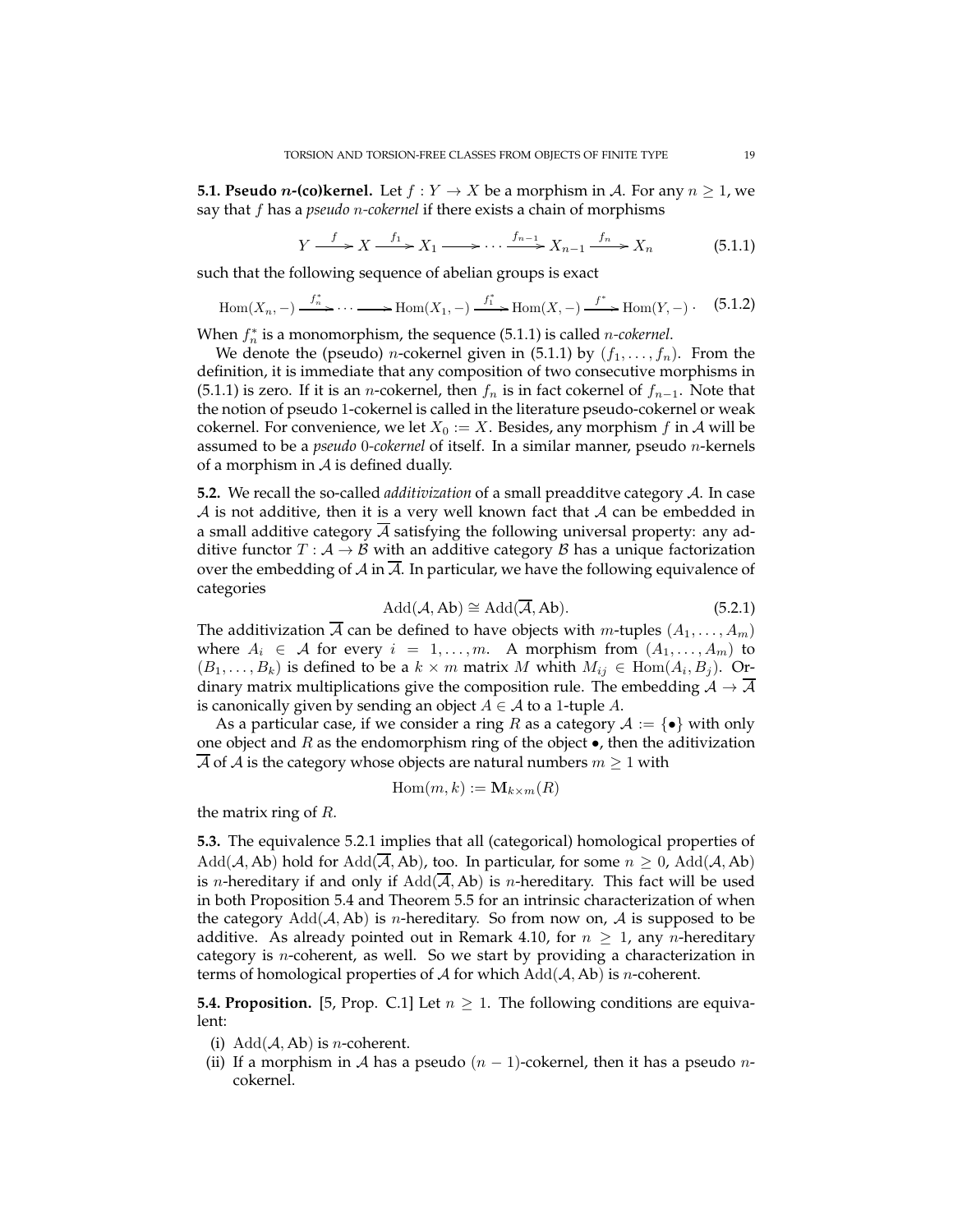*Proof.*

• ( $i \Rightarrow ii$ ) Let  $f: Y \rightarrow X$  be a morphism in A with a pseudo  $(n-1)$ -cokernel  $(f_1, \ldots, f_{n-1})$ . So Coker $(f^*)$  is an object of type  $\overline{FP}_n$  in Add( $\mathcal{A}, Ab$ ). By assumption,  $Coker(f^*) \in FP_{n+1}(\mathcal{A})$ , and therefore,  $Ker(f_{n-1}^*)$  is finitely generated. Since  $A$  is additive, there exists an epimorphism

$$
F_n\colon \operatorname{Hom}(X_n,-) \longrightarrow \operatorname{Ker}(f_{n-1}^*)
$$

with  $X_n \in \mathcal{A}$ . Consider the composition

$$
\iota \circ F_n: \text{Hom}(X_n, -) \longrightarrow \text{Hom}(X_{n-1}, -),
$$

where  $\iota$  :  $\text{Ker}(f_{n-1}^*) \hookrightarrow \text{Hom}(X_{n-1},-)$  is the canonical inclusion morphism. By Yoneda Lemma, there exists a morphism  $f_n: X_{n-1} \to X_n$  such that  $f_n^* = \iota \circ F_n$ . As a result,  $(f_1, \ldots, f_n)$  is a pseudo *n*-cokernel of  $f$ .

• (ii  $\Rightarrow$  i) Firstly, we note that the category  $Add(A, Ab)$  is locally type FP<sub>n</sub> as it has a generating set of finitely generated projective objects. Let  $F$  be an object of type  $FP_n$  in  $Add(A, Ab)$ . Therefore, there exists an exact sequence of the form

$$
Hom(X_n, -) \xrightarrow{f_n^*} \cdots \xrightarrow{f_1^*} Hom(X_0, -) \longrightarrow F \longrightarrow 0.
$$

It implies that  $(f_2, \ldots, f_n)$  is a pseudo  $(n-1)$ -cokernel of  $f_1$ . By assumption,  $f_1$  has a pseudo *n*-cokernel  $(g_2, \ldots, g_{n+1})$ , which implies that F is in fact an object of type  $FP_n$  in  $Add(\mathcal{A}, Ab)$ .

 $\Box$ 

Now, we give an intrinsic characterization when  $Add(\mathcal{A}, Ab)$  is *n*-hereditary.

# **5.5. Theorem.** Let  $n \geq 1$ . The following are equivalent:

- (i)  $Add(A, Ab)$  is *n*-hereditary.
- (ii) The following two conditions hold in  $A$ :
	- (a) Every morphism in A with a pseudo  $(n 1)$ -cokernel has a pseudo *n*cokernel.
	- (b) For every morphism  $f: Y \to X$  in A with pseudo *n*-cokernel  $(f_1 \ldots, f_n)$ , there exists an endomorphism  $\alpha: X_{n-1} \to X_{n-1}$  making the following diagram commute:



*Proof.* We only prove the statement for  $n = 1$ , as similar arguments can be applied for any  $n \geq 1$ .

Suppose that  $Add(A, Ab)$  is 1-hereditary. By Remark 4.10, we already know that  $Add(\mathcal{A}, \mathsf{Ab})$  is 1-coherent, as well. Hence, the statement (ii-a) follows from Proposition 5.4.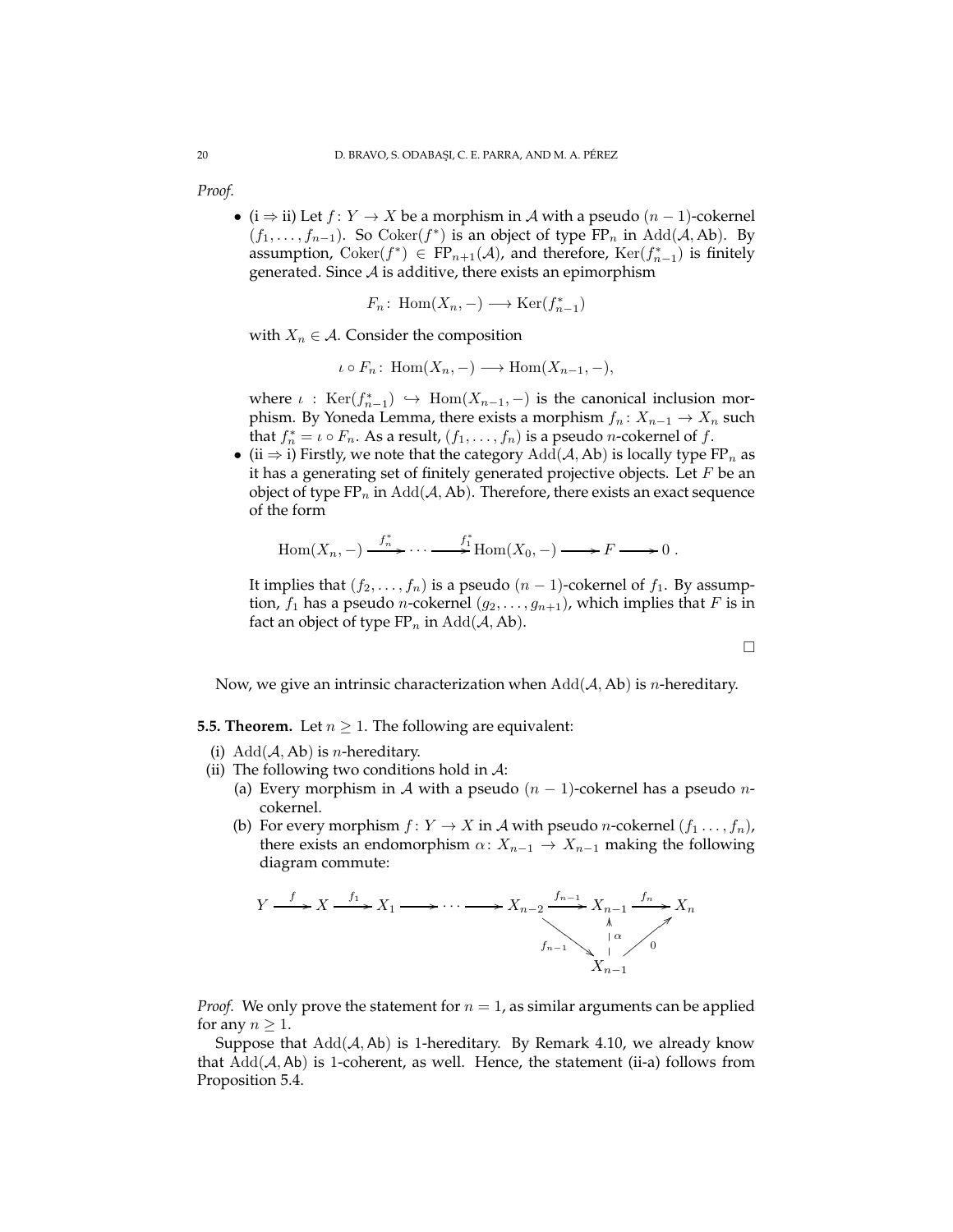As for (ii-b), assume that we are given a morphism  $f: Y \to X$  in A which has a pseudo-cokernel  $f_1 : X \to X_1$ . By definition, we have an exact sequence

$$
\text{Hom}(X_1, -) \xrightarrow{f_1^*} \text{Hom}(X, -) \xrightarrow{f^*} \text{Hom}(Y, -) \xrightarrow{\bullet} \text{Coker}(f^*) \xrightarrow{\bullet} 0 \qquad (5.5.1)
$$
\n
$$
\text{Im}(f_1^*)
$$

By Proposition 2.6,  $Coker(f^*) \in FP_1(\mathcal{A})$ . As  $pd(FP_1(\mathcal{A})) \leq 1$ ,  $Im(f^*)$  is projective, and therefore, and  $\text{Ker}(f^*) = \text{Im}(f_1^*)$  is projective, too. So  $\sigma$  and  $\iota$  are split epimorphism and monomorphism, respectively.

We let  $\sigma'$  :  $\text{Hom}(X, -) \to \text{Im}(f_1^*)$  and  $\iota'$  :  $\text{Im}(f_1^*) \to \text{Hom}(X_1, -)$  natural transformations which satisfy  $\sigma \circ \iota' = id$  and  $\sigma' \circ \iota = id$ . By Yoneda Lemma, there exists a morphism  $h: X_1 \to X$  in A such that

$$
h^* = \iota' \circ \sigma' : \text{Hom}(X, -) \longrightarrow \text{Hom}(X_1, -).
$$

Note that  $h^* \circ f_1^* = \iota' \circ \sigma$ . Applying  $X_1$  to the sequence (5.5.1) and id $_{X_1}$ , we have

$$
(h^* \circ f_1^*)(\mathrm{id}_{X_1}) = f_1 \circ h.
$$

On the other hand,

$$
(f_1^* \circ h^* \circ f_1^*)(\mathrm{id}_{X_1}) = f_1^*(f_1 \circ h) = f_1 \circ h \circ f_1.
$$

Besides,

$$
f_1^* \circ h^* \circ f_1^* = f_1^* \circ \iota' \circ \sigma = \iota \circ \sigma \circ \iota' \circ \sigma = \iota \circ \sigma = f_1^*
$$

which implies that

$$
f_1 \circ h \circ f_1 = (f_1^* \circ h^* \circ f_1^*)(\mathrm{id}_{X_1}) = f_1^*(\mathrm{id}_{X_1}) = f_1
$$

We let  $\alpha := id_X - h \circ f_1$ . Then  $f_1 \circ \alpha = 0$  and  $\alpha \circ f = f$  since  $f_1 \circ f = 0$ .

Conversely, suppose that the statement (ii) is satisfied for  $n = 1$ . We only show that  $pd(FP_1) \leq 1$  as the category  $Add(\mathcal{A}, Ab)$  is already locally type  $FP_n$  for any n. Let  $F : A \longrightarrow$  Ab be a finitely presented functor with a projective presentation

$$
Hom(X, -) \xrightarrow{f^*} Hom(Y, -) \longrightarrow F \longrightarrow 0,
$$

where  $f: Y \to X$  is a morphism in A. We show that  $\text{Im}(f^*)$  is a projective functor, or equivalently, that the canonical natural transformation  $\sigma$ : Hom $(X, -) \rightarrow$ Im( $f^*$ ) is a split epimorphism. By assumption (ii-a), the pseudo 0-cokernel  $f$  has a pseudo 1-cokernel

$$
Y \xrightarrow{f} X \xrightarrow{f_1} X'_1 .
$$

By (ii-b), there exists a morphism  $\alpha : X \to X$  in A satisfying  $f_1 \circ \alpha = 0$  and  $\alpha \circ f = f$ . It implies the commutativity of the following diagram

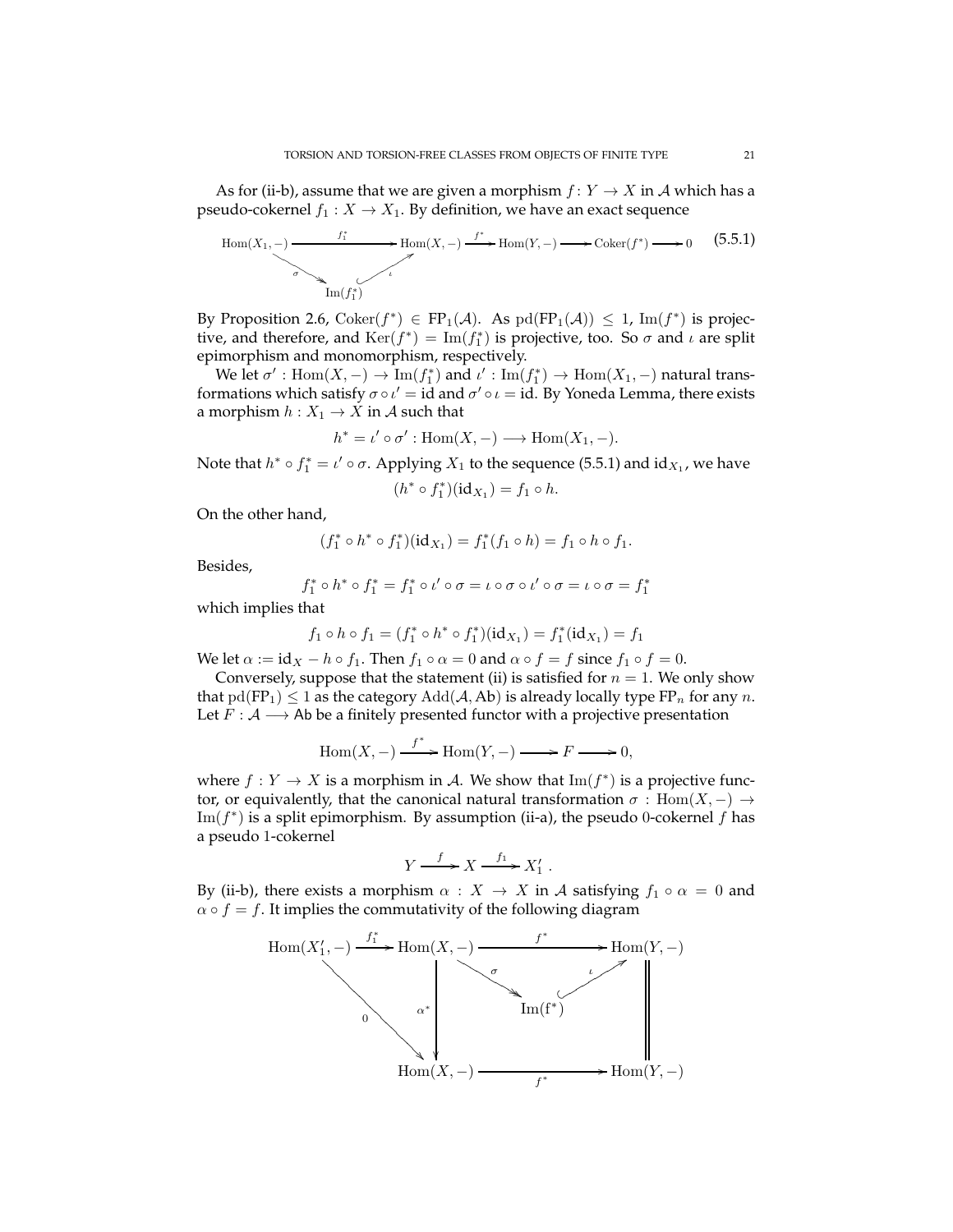Since the first row is exact, then  $\text{Im}(f^*) = \text{Coker}(f_1^*)$ , and therefore, there exists unique natural transformation  $t: \mathrm{Im}(f^*) \longrightarrow \mathrm{Hom}(X, -)$  such that  $t \circ \sigma = \alpha^*$ . Note that

$$
\iota\circ\sigma\circ t\circ\sigma=f^*\circ t\circ\sigma=f^*\circ\alpha^*=f^*=\iota\circ\sigma=\iota\circ\mathrm{id}\circ\sigma.
$$

Since  $\sigma$  is an epimorphism and  $\iota$  is a monomorphism,  $\sigma \circ t = id : \text{Im}(f^*) \longrightarrow$ Im( $f^*$ ), and therefore, Im( $f^*$ ) is projective.  $□$ 

Using (5.2), Theorem 5.5 for R-Mod and  $n = 1$  can be interpreted through solutions of linear systems as in the following result. One can generalize it in a similar manner for any  $n \geq 1$ .

**5.6. Corollary.** The following conditions are equivalent for any ring R:

- (i)  $R$  is a left semi-hereditary ring, that is,  $R$ -Mod is 1-hereditary.
- (ii) For every matrix  $A \in M_{k \times m}(R)$  there exists a matrix  $B \in M_{k \times k}(R)$  such that: (a) For a given  $X \in M_{1\times k}(R)$ ,  $XA = 0$  if and only if there exists  $Y \in$  $\mathbf{M}_{1\times t}(R)$  such that  $X = YB$ 
	- (b) There exists a matrix  $C \in M_{k \times k}(R)$  such that  $BC = 0$  and  $CA = A$ .

For a given  $n \geq 1$ , if A has n-cokernels, then the condition (ii-a) in Theorem 5.5 is already satisfied while the condition (ii-b) turns out to be more concrete as it is shown in the following result.

**5.7. Lemma.** Let  $n \geq 1$ . Suppose that A has *n*-cokernels. Then, the following conditions are equivalent:

- (i) For any *n*-cokernel  $(f_1, \ldots, f_n)$  of a morphism  $f : Y \to X$  in A,  $f_n$  is a split cokernel.
- (ii) For any *n*-cokernel  $(f_1, \ldots, f_n)$  of a morphism  $f : Y \to X$  in A, there exists an endomorphism  $\alpha: X_{n-1} \to X_{n-1}$  such that  $c \circ \alpha = 0$  and  $\alpha \circ f_{n-1} = f_{n-1}$ .

*Proof.* ( $i \Rightarrow ii$ ) Let  $f: Y \rightarrow X$  be a morphism in A with *n*-cokernel  $(f_1, \ldots, f_n)$ . By assumption, there exists a section  $p: X_n \to X_{n-1}$  of  $f_n$ , that is,  $f_n \circ p = id$ . Then  $\alpha = id - p \circ f_n : X_{n-1} \to X_{n-1}$  satisfies the desired conditions.

(ii  $\Rightarrow$  i) Let  $f: Y \rightarrow X$  be a morphism in A with *n*-cokernel  $(f_1, \ldots, f_n)$ . By assumption, there exists a morphism  $\alpha: X_{n-1} \to X_{n-1}$  such that  $f_n \circ \alpha = 0$  and  $\alpha \circ f_{n-1} = f_{n-1}$ . So (id –  $\alpha$ ) ∘  $f_{n-1} = 0$ . By definition, there exists a morphism  $p: X_n \to X_{n-1}$  such that  $p \circ f_n = id - \alpha : X \to X$ . However,

$$
f_n \circ p \circ f_n = f_n \circ (\text{id} - \alpha) = f_n - f_n \circ \alpha = f_n = \text{id} \circ f_n.
$$

As  $f_n$  is an epimorphism,  $f_n \circ p = id$ .

**5.8. Corollary.** Let  $n \geq 1$ . Suppose that A has *n*-cokernels. Then, the following conditions are equivalent:

(i) Given any *n*-cokernel  $(f_1, \ldots, f_n)$  of a morphism f in A,  $f_n$  is a split cokernel. (ii)  $Add(A, Ab)$  is *n*-hereditary.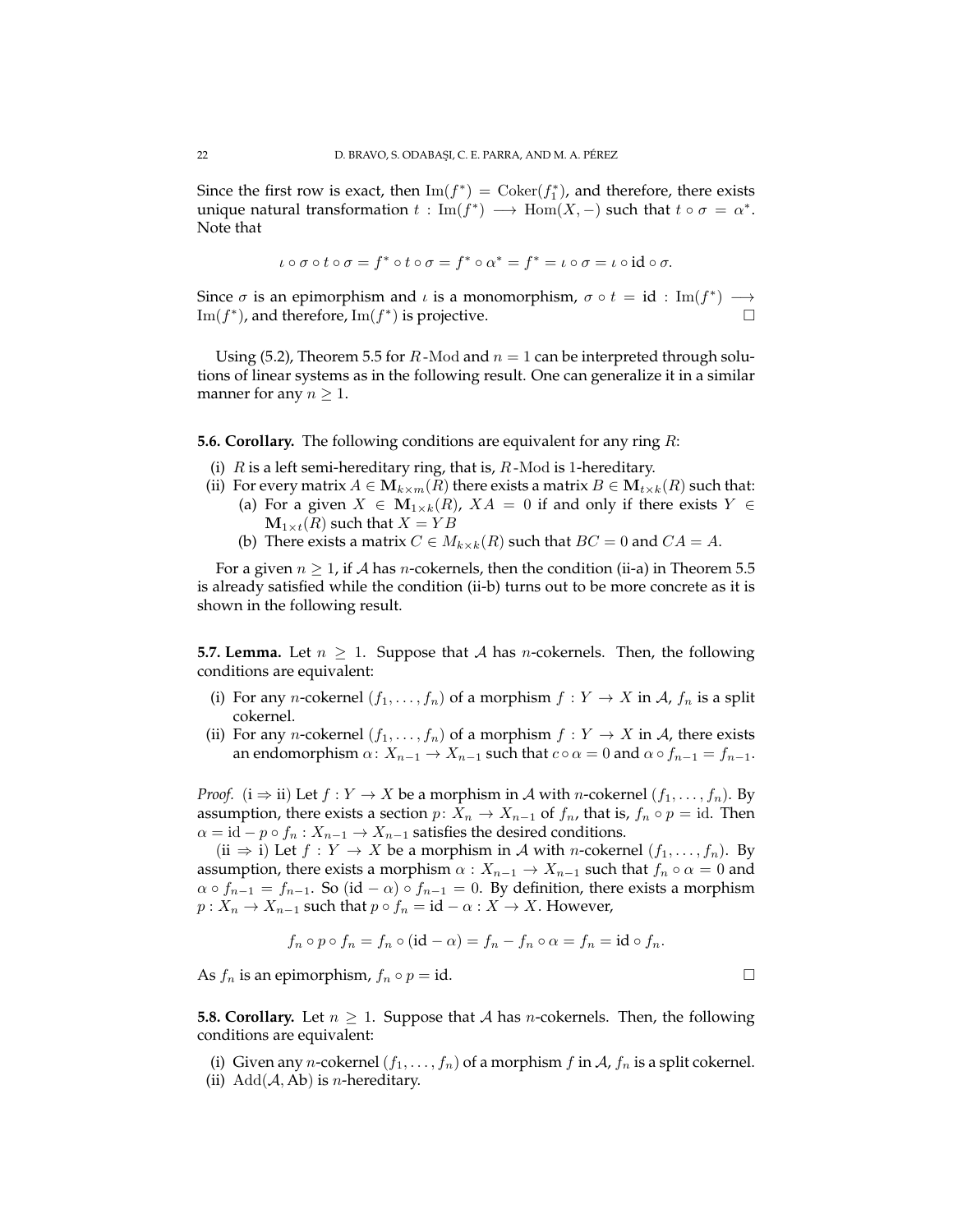## A. APPENDIX

**A.1. Modules over a ring with enough idempotents.** Let A be an abelian group together with an associative multiplication. It is said to be a *ring with enough idempotents* if there exists a family  $\{e_i\}_{i\in I}$  of orthogonal idempotents in A such that

$$
\bigoplus_{i \in I} e_i A \cong A \cong \bigoplus_{i \in I} Ae_i
$$

as abelian groups. Such family  $\{e_i\}_{i\in I}$  is called a *complete set of idempotents for* A; see [14].

An abelian group M is said to be a *left* A*-premodule* if there exists a bilinear map (scalar multiplication)  $A \times M \longrightarrow M$  satisfying  $(ab)m = a(bm)$  for every  $a, b \in A$ and  $m \in M$ . It is said to be a *left A-module* (or *unital left A-module*) if  $AM = M$ . Note that a left  $A$ -premodule  $M$  is unital if and only if there exists a decomposition

$$
M=\bigoplus_{i\in I}e_iM.
$$

We denote the categories of left  $A$ -(pre)modules by  $A$ -Premod and  $A$ -Mod, respectively. Note that the category A -Premod is strictly bigger than A -Mod since any abelian group can be seen as a left A-premodule with the trivial multiplication.

It is immediate that the abelian group  $A^{op}$  with the opposite multiplication is a ring with enough idempotents, and the categories  $A^{op}$ -Premod and  $A^{op}$ -Mod are the categories of right A-(pre)modules, respectively.

The family  $\mathfrak{p} = \{Ae_i\}_{i \in I}$  is a generating set of finitely generated projective left A-modules. Then, a left A-module F is an object of type  $FP_n$  (see (2.1)) if and only if there exists an exact sequence of left A-modules of the form

$$
\bigoplus_{t=1}^{m_n}(\bigoplus_{i\in J_n} Ae_i)\longrightarrow \cdots \longrightarrow \bigoplus_{t=1}^{m_0}(\bigoplus_{i\in J_0} Ae_i)\longrightarrow F\longrightarrow 0,
$$

where  $J_k$  is a finite set and  $m_k \geq 1$  is a positive integer, for every  $0 \leq k \leq n$ . The following lemma generalizes [19, Prop. 1].

**A.2. Lemma.** The inclusion functor  $\iota_A : A$ -Mod  $\hookrightarrow A$ -Premod has a right adjoint

$$
R_A: A\text{-Premod}\longrightarrow A\text{-Mod}, R_A(M)=\bigoplus_{i\in I}e_iM,
$$
 (A.2.1)

satisfying:

(i)  $R_A(M)$  is the biggest A-module in M.

(ii)  $R_A$  is an exact functor.

(iii) If the set I is finite, then  $R_A(M)$  is a direct summand of M.

*Proof.* Let  $X \in A$ -Mod and  $M \in A$ -Premod. If  $f : X \to M$  is an A-linear mapping, then  $f(e_i x) = e_i f(x)$ , for every  $i \in I$  and  $x \in X$ . Therefore, Im $f \subseteq \bigoplus_{i \in I} e_i M$ . For the third statement, see [19, Prop. 1].

**A.3. Remark.** An immediate consequence of Lemma A.2 is that the right adjoint functor  $R_A$  preserves all limits, in particular, products. Therefore, if  $\{M_\alpha\}_{\alpha\in S}$  is a family of left  $A$ -modules, then  $R_A(\prod_{\alpha\in S}M_\alpha)$  is the product of the family  $\{M_\alpha\}_{\alpha\in S}$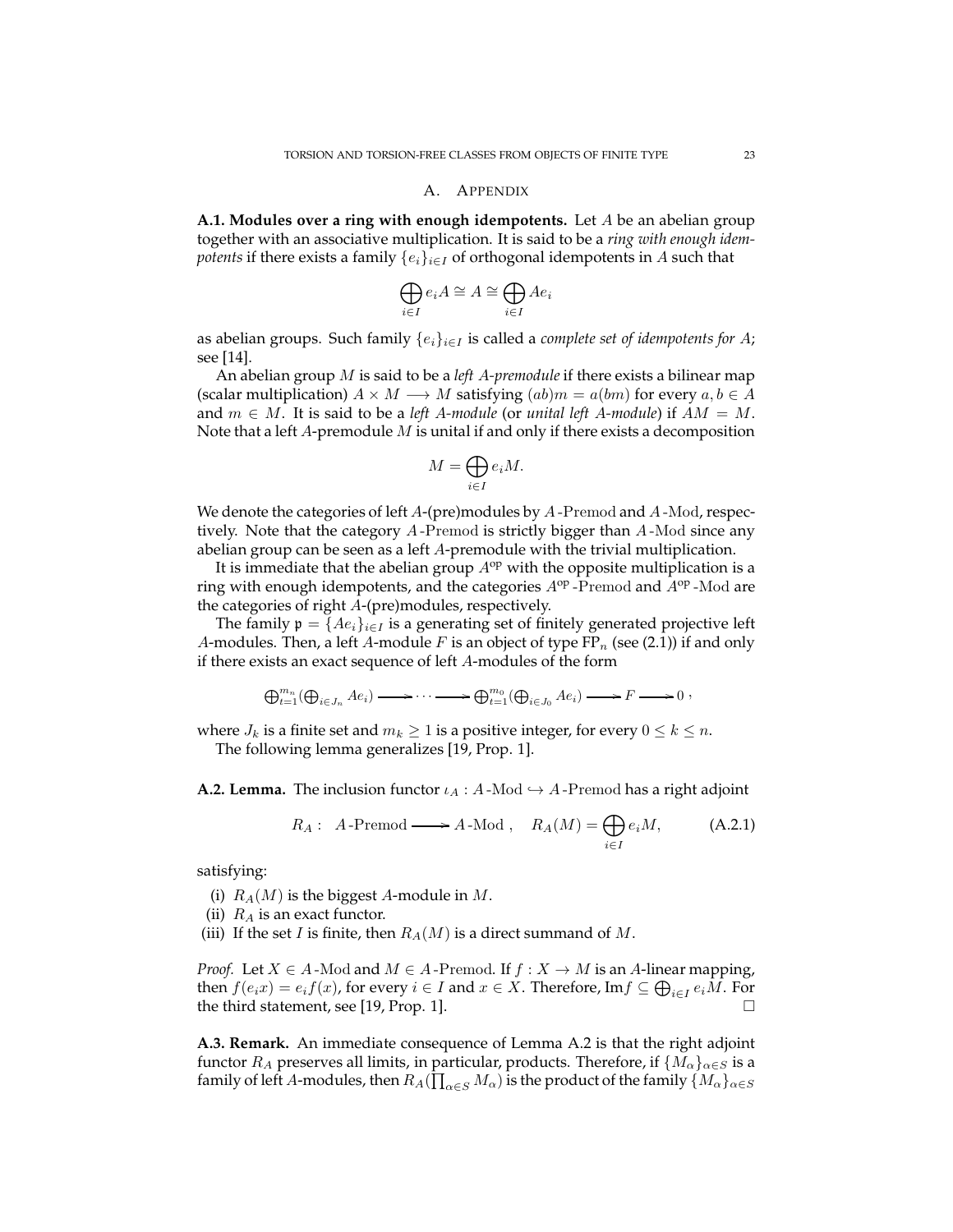in  $A$ -Mod, where  $\prod_{\alpha\in S}M_\alpha$  denotes the product as abelian groups. So for every  $i \in I$ ,  $e_i(\prod_{\alpha \in S} M_\alpha) = \prod_{\alpha \in S} e_i M_\alpha$ , and hence,

$$
R_A(\prod_{\alpha \in S} M_\alpha) \cong \bigoplus_{i \in I} (\prod_{\alpha \in S} e_i M_\alpha).
$$

**A.4.** For any  $M \in A$ -Mod, the abelian group  $\text{Hom}_{\mathbb{Z}}(M,\mathbb{Q}/\mathbb{Z})$  has a right Apremodule structure induced from M as follows

$$
\text{Hom}_{\mathbb{Z}}(M,\mathbb{Q}/\mathbb{Z}) \times A \longrightarrow \text{Hom}_{\mathbb{Z}}(M,\mathbb{Q}/\mathbb{Z}), \quad (f \cdot a)(m) := f(a \cdot m).
$$

We let  $(-)^+$ : A-Mod  $\longrightarrow$  A<sup>op</sup>-Mod the following composition of functors

$$
A - \text{Mod} \xrightarrow{\text{Hom}_{\mathbb{Z}}(-,\mathbb{Q}/\mathbb{Z})} A^{\text{op}} - \text{Premod} \xrightarrow{R_{A^{\text{op}}}} A^{\text{op}} - \text{Mod}.
$$

If  $M \in A$ -Mod, then for every  $i \in I$ ,  $M^+e_i = \text{Hom}_{\mathbb{Z}}(e_iM, \mathbb{Q}/\mathbb{Z})$ , and therefore

$$
M^+ = \bigoplus_{i \in I} \text{Hom}_{\mathbb{Z}}(e_i M, \mathbb{Q}/\mathbb{Z}).
$$

One can easily verify that the functor  $(-)^+$  is a faithfully exact contravariant functor, that is, a sequence  $M' \rightarrow M \rightarrow M''$  of left A-modules is exact if and only if the sequence  $M''^+ \to M^+ \to M'^+$  is an exact sequence of right A-modules.

**A.5.** A**-linear tensor product.** As indicated in [18, §1], there exists the tensor product functor

$$
-\otimes_A-:A^{op}\operatorname{-Mod}\times A\operatorname{-Mod}\longrightarrow \operatorname{\sf Ab},
$$

which behaves as the usual tensor product over a ring with identity. In fact, given  $N \in Mod$ -A and  $M \in A$ -Mod, the tensor product  $N \otimes_A M$  is the quotient abelian group  $F(N, M)/Q$  of the free abelian group  $F(N, M)$ , where Q is the subgroup generated by

$$
(m, n_1 + n_2) - (m, n_1) - (m, n_2);
$$

$$
(m_1 + m_2, n) - (m_1, n) - (m_2, n)
$$

$$
(ma, n) - (m, an)
$$

for any  $m, m_1, m_2 \in M$ ,  $n, n_1, n_2 \in N$  and  $a \in A$ . Furthermore, there exist natural isomorphisms

$$
A\otimes_A M \cong M \quad \text{and} \quad N\otimes_A A \cong N.
$$

We let Tor $_i^A(-,-)$  denote its  $i$ th left derived functor. The functor Tor $_i^A(-,-)$  commutes with direct limits in each variable.

Moreover, there exists adjoint pairs

$$
(N \otimes_A -, R_A(\text{Hom}_{\mathbb{Z}}(N,-))), \quad R_A(\text{Hom}_{\mathbb{Z}}(N,-)) = \bigoplus_{i \in I} \text{Hom}_{\mathbb{Z}}(Ne_i, -);
$$

$$
(- \otimes_A M, R_{A^{\mathrm{op}}}(\mathrm{Hom}_{\mathbb{Z}}(M,-))), \quad R_{A^{\mathrm{op}}}(\mathrm{Hom}_{\mathbb{Z}}(M,-)) = \bigoplus_{i \in I} \mathrm{Hom}_{\mathbb{Z}}(e_iM,-).
$$

The following lemma is the reformulations of the well-known (co)Yoneda Lemma for Ab-valued additive functors in terms of rings with enough idempotents.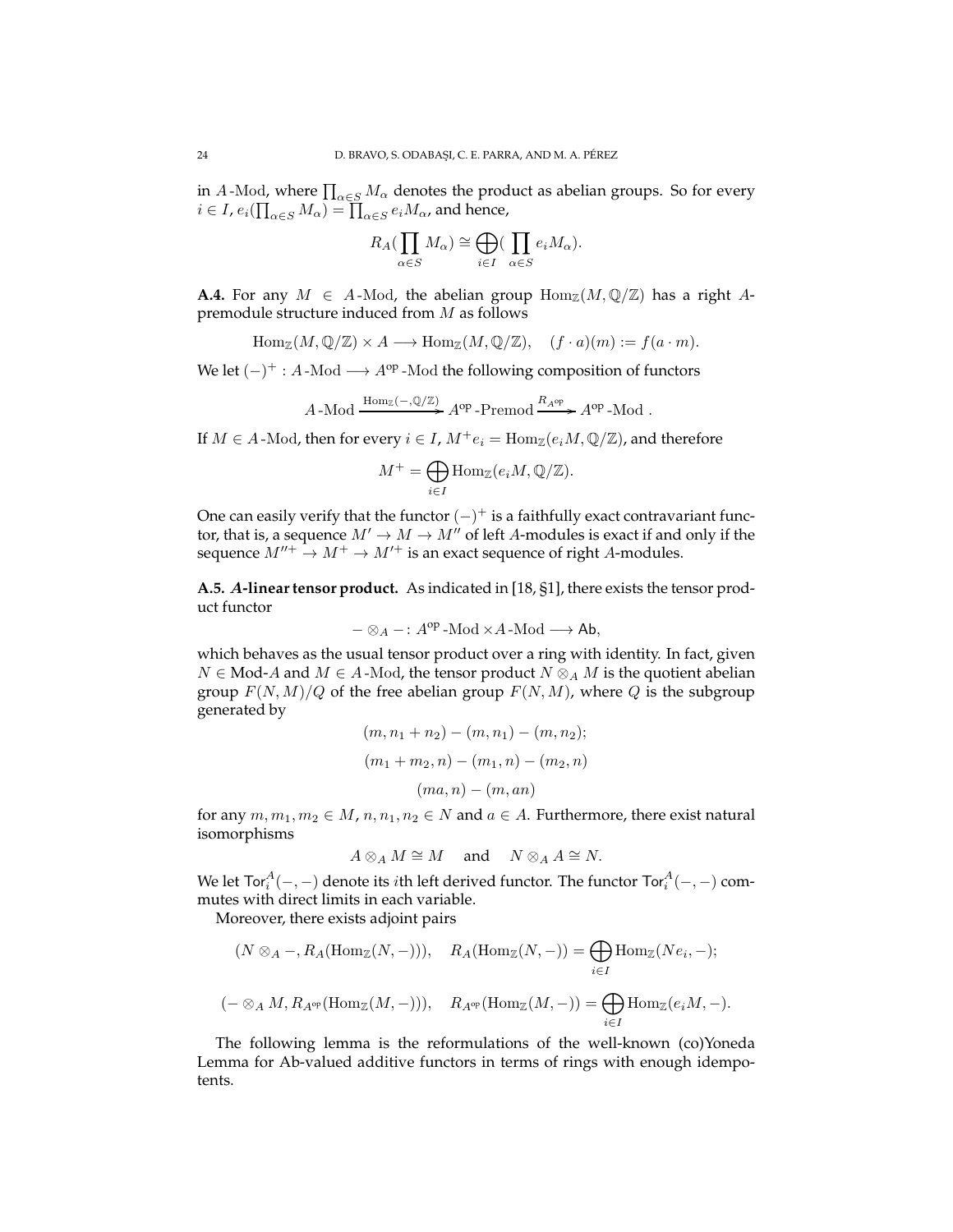**A.6. Lemma.** Let  $M \in A$ -Mod and  $N \in A^{op}$ -Mod. For every  $i \in I$ , we have the following natural isomorphisms:

(i) The Yoneda Lemma:

 $\text{Hom}_A(Ae_i, M) \cong e_i M$  and  $\text{Hom}_A(e_i A, N) \cong Ne_i$ .

(ii) The coYoneda Lemma:

$$
e_i A \otimes_A M \cong e_i M \quad \text{and} \quad N \otimes_A Ae_i \cong Ne_i.
$$

*Proof.* The function  $\varphi \colon \text{Hom}_{A}(Ae_i, M) \longrightarrow e_iM$ , defined by  $\varphi(f) := f(e_i)$ , is an isomorphism of abelian groups. For the second statement, see [23, §1].  $\Box$ 

The following result is a natural generalization of the Ext-Tor relation for modules over a ring with identity; see [12, Thm. 3.2.1]. Since we could not find an appropriate reference, we provide here a proof.

**A.7. Proposition.** There exist the following natural isomorphisms of abelian groups:

(i) For every  $M \in A$ -Mod and  $N \in A^{op}$ -Mod,

 $\text{Ext}^1_A(M, N^+) \cong \text{Hom}_{\mathbb{Z}}(\text{Tor}_1^A(N, M), \mathbb{Q}/\mathbb{Z}).$ 

(ii) For every  $F \in \text{FP}_1(A^{\text{op}})$  and  $N \in A^{\text{op}}$ -Mod,

 $F \otimes_A N^+ \cong \text{Hom}_{\mathbb{Z}}(\text{Hom}_A(F,N), \mathbb{Q}/\mathbb{Z}).$ 

(iii) For every  $F \in \text{FP}_2(A^{\text{op}})$  and  $N \in A^{\text{op}}$  -Mod,

$$
\operatorname{Tor}^A_1(F, N^+) \cong \operatorname{Hom}_{\mathbb{Z}}(\operatorname{Ext}^1_A(F, N), \mathbb{Q}/\mathbb{Z}).
$$

*Proof.*

- (i) Using the adjunctions given in (A.5), the proof follows as in [12, Thm. 3.2.1].
- (ii) If a right A-module  $F$  is of type  $FP_1$ , then there exists an exact sequence of the form

$$
\mathbb{E}: \quad \bigoplus_{t=1}^{m_1} (\bigoplus_{i \in J_1} e_i A) \longrightarrow \bigoplus_{t=1}^{m_0} (\bigoplus_{i \in J_0} e_i A) \longrightarrow F \longrightarrow 0,
$$

where  $J_0$ ,  $J_1$  are finite sets. Applying the right exact functor  $-\otimes_A N^+$ , we have the exact sequence  $\mathbb{E} \otimes_A N^+$  of abelian groups

$$
\bigoplus_{t=1}^{m_1}(\bigoplus_{i\in J_1}e_iA\otimes_A N^+) \longrightarrow \bigoplus_{t=1}^{m_0}(\bigoplus_{i\in J_0}e_iA\otimes_A N^+) \longrightarrow F\otimes_A N^+ \longrightarrow 0
$$

Using (A.4) and Lemma A.6, for every  $i \in I$  there exist natural isomorphisms

$$
e_i A \otimes_A N^+ \cong e_i N^+ = \text{Hom}_{\mathbb{Z}}(Ne_i, \mathbb{Q}/\mathbb{Z}) \cong \text{Hom}_{\mathbb{Z}}(\text{Hom}_A(e_i A, N), \mathbb{Q}/\mathbb{Z}).
$$

As coproducts in  $E$  are finite, the exact sequence  $E \otimes_A N^+$  is naturally isomorphic to the exact sequence  $\text{Hom}_{\mathbb{Z}}(\text{Hom}_{A}(\mathbb{E}, N), \mathbb{Q}/\mathbb{Z})$ . The desired isomorphism follows from the universal property of cokernels.

(iii) Take a partial projective resolution  $E$  of  $F$  of the form

$$
\bigoplus_{t=1}^{m_2}(\bigoplus_{i\in J_2}e_iA)\longrightarrow \bigoplus_{t=1}^{m_1}(\bigoplus_{i\in J_1}e_iA)\longrightarrow \bigoplus_{t=1}^{m_0}(\bigoplus_{i\in J_0}e_iA)\longrightarrow F\longrightarrow 0\ .
$$

As argued in (ii), the sequence  $E \otimes_A N^+$  is naturally isomorphic to  $\text{Hom}_{\mathbb{Z}}(\text{Hom}_A(\mathbb{E}, N), \mathbb{Q}/\mathbb{Z})$ . Since  $\mathbb{Q}/\mathbb{Z}$  is an injective cogenerator, we have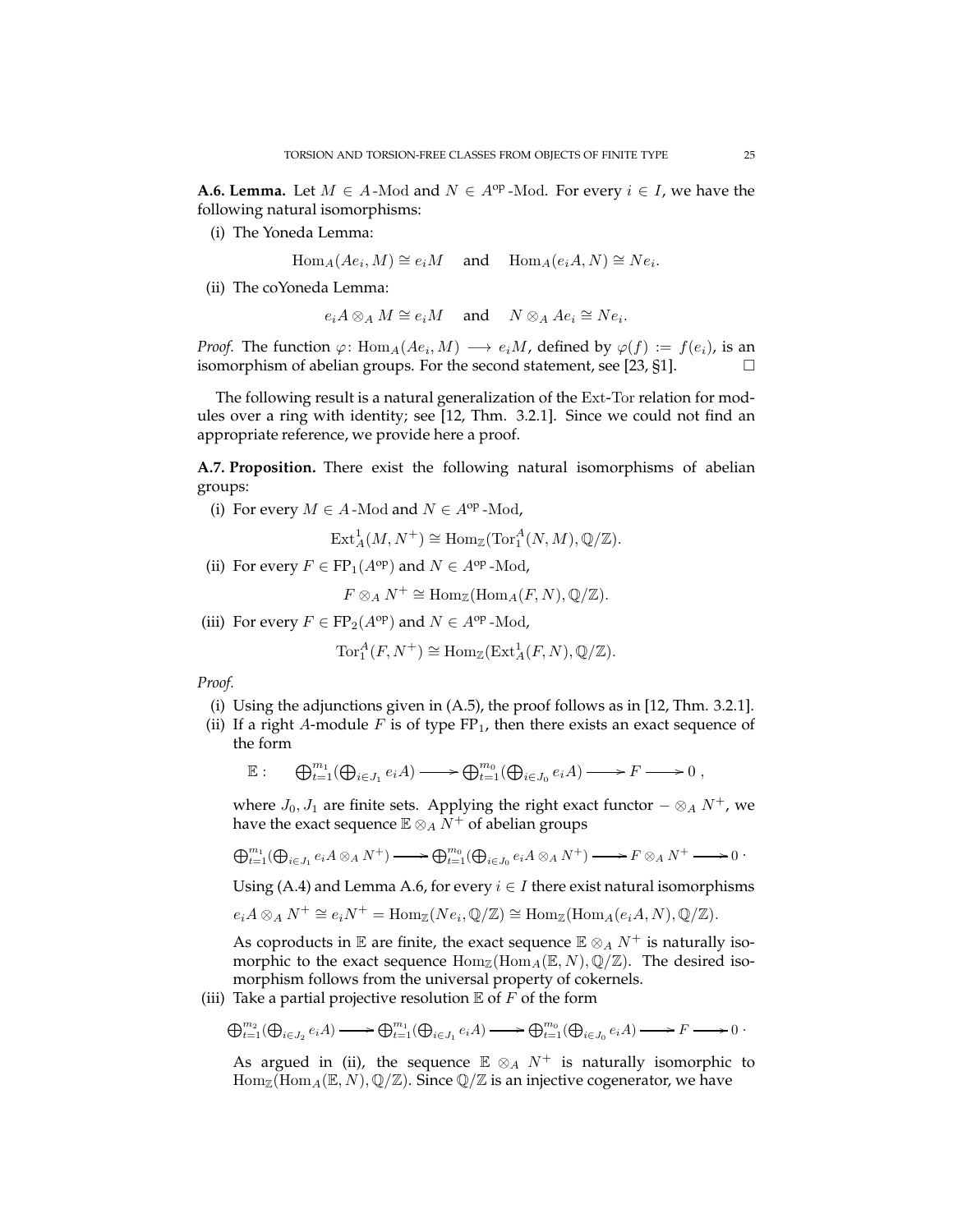$$
Tor_1^A(F, N^+) := H_1(\mathbb{E} \otimes_A N^+) \cong H_1(\text{Hom}_{\mathbb{Z}}(\text{Hom}_A(\mathbb{E}, N), \mathbb{Q}/\mathbb{Z}))
$$
  
\n
$$
\cong \text{Hom}_{\mathbb{Z}}(\text{H}_1(\text{Hom}_A(\mathbb{E}, N)), \mathbb{Q}/\mathbb{Z})
$$
  
\n
$$
= \text{Hom}_{\mathbb{Z}}(\text{Ext}_A^1(F, N), \mathbb{Q}/\mathbb{Z}).
$$

 $\Box$ 

### ACKNOWLEDGEMENTS

Part of this research was carried out while the fourth author was visiting the Instituto de Ciencias Físicas y Matemáticas at the Universidad Austral de Chile, Valdivia, in September of 2017 and October of 2019. He wants to thank UACh faculty and staff for their hospitality and kindness.

### FUNDING

The first author was partially funded by CONI-CYT/FONDECYT/REGULAR/1180888.

The third author was partially supported by CONI-CYT/FONDECYT/Iniciación/11160078.

The fourth author was partially supported by the following grants and institutions: postdoctoral fellowship (Comisión Académica de Posgrado - Universidad de la República), Fondo Vaz Ferreira # II/FVF/2019/135 (funds are given by the Dirección Nacional de Innovación, Ciencia y Tecnología - Ministerio de Educación y Cultura - República Oriental del Uruguay, and administered through Fundación Julio Ricaldoni), Agencia Nacional de Investigación e Innovación (ANII), and PEDECIBA.

#### **REFERENCES**

- [1] J. Adámek and J. Rosický. *Locally presentable and accessible categories*, volume 189. Cambridge: Cambridge University Press, 1994.
- [2] L. Angeleri Hügel, D. Herbera, and J. Trlifaj. Tilting modules and Gorenstein rings. *Forum Math.*, 18(2):211–229, 2006.
- [3] T. Beke. Sheafifiable homotopy model categories. *Math. Proc. Camb. Philos. Soc.*, 129(3):447–475, 2000.
- [4] N. Bourbaki. Elements of mathematics. Commutative algebra. English translation. Actualites scientifiques et industrielles, Hermann. Adiwes International Series in Mathematics. Paris: Hermann; Reading, Mass.: Addison-Wesley Publishing Company. XXIV, 625 p. (1972)., 1972.
- [5] D. Bravo, J. Gillespie, and M. A. Pérez. Locally type FP<sub>n</sub> and *n*-coherent categories. *Preprint*. *arXiv:1908.10987*, 2019.
- [6] D. Bravo and C. E. Parra. Torsion pairs over n-hereditary rings. *Commun. Algebra*, 47(5):1892–1907, 2019.
- [7] D. Bravo and M. A. Pérez. Finiteness conditions and cotorsion pairs. *J. Pure Appl. Algebra*, 221(6):1249–1267, 2017.
- [8] K. S. Brown. Homological criteria for finiteness. *Comment. Math. Helv.*, 50:129–135, 1975.
- [9] S. U. Chase. Direct products of modules. *Trans. Am. Math. Soc.*, 97:457–473, 1961.
- [10] S. E. Dickson. A torsion theory for Abelian categories. *Trans. Am. Math. Soc.*, 121:223–235, 1966.
- [11] E. E. Enochs, S. Estrada, J. R. García Rozas, and L. Oyonarte. Flat covers in the category of quasicoherent sheaves over the projective line. *Commun. Algebra*, 32(4):1497–1508, 2004.
- [12] E. E. Enochs and O. M. G. Jenda. *Relative homological algebra*, volume 30. Berlin: Walter de Gruyter, 2000.
- [13] P. Freyd. Abelian categories. An introduction to the theory of functors. Harper's Series in Modern Mathematics. New York-Evanston-London: Harper and Row, Publishers. (1964)., 1964.